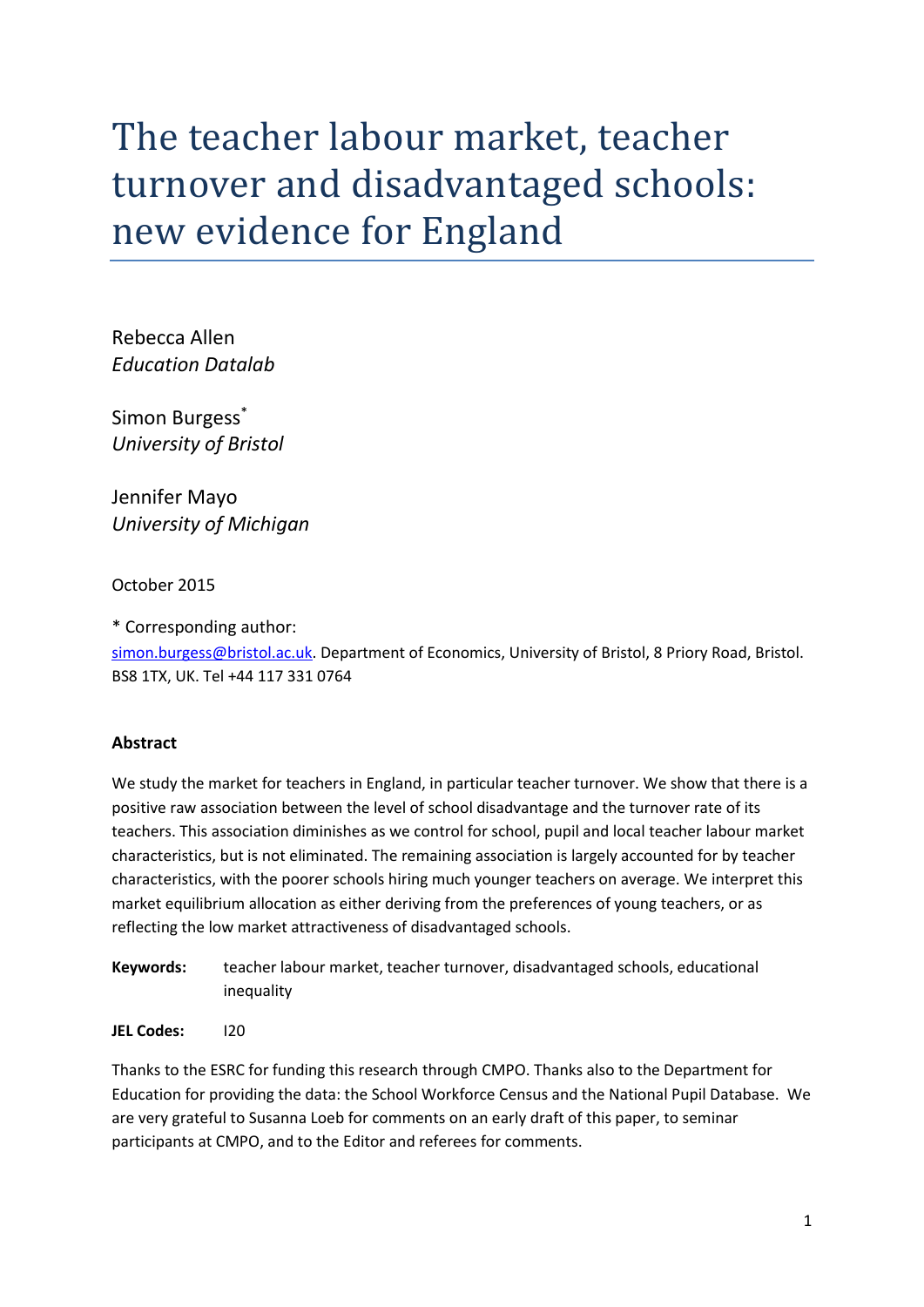#### **1. Introduction**

It is now well established that teacher effectiveness is central to good pupil progress in school<sup>1</sup>. Policies to improve overall teacher effectiveness and reduce educational inequality are hampered by a lack of understanding of the teacher labour market. While the 'macro' movements into and out of the profession as a whole are well researched in the UK, we know very little about the 'micro' movements into and out of schools. This matters for a number of reasons. First, it is school-level separations and engagements that schools see and react to; it may have implications for wages if schools pay more to attract staff, and for teacher workload if a school is over-stretched. Second, the balance of short and long tenures among teachers may affect the production function, including the possibility of lower attainment if pupils face a constant churn of their teachers (see for example, Ronfeldt et al 2011). Research on this issue has simply not been possible on a large-scale representative basis due to a lack of data. Specifically, we address the view that teacher turnover is a particular problem for disadvantaged urban schools. It is argued that greater turnover coupled with the lower effectiveness of novice teachers might explain part of the substantial test score difference between schools in deprived and more affluent neighbourhoods. In fact, there is very little UK evidence on this issue<sup>2</sup>, rather more from the US that we briefly review below. Understanding the test score gap between disadvantaged pupils and the rest is a leading policy concern, contributing to low social mobility, so the potential role of teacher turnover is important.

In this paper we contribute to this evidence base by analysing teacher turnover across schools. We compute the distribution of job tenure<sup>3</sup> in each school, both the fraction of teachers who have been at the school for ten years or more, and the fraction only just hired. We first describe the distribution of job tenure for teachers. We then establish the nature and magnitude of the differential turnover between schools. We show that there are systematic differences in turnover: schools with many poor pupils do have more short-tenure teachers and fewer experienced teachers. However, on average the differences are small: 18% (22%) of teachers in the least (most) disadvantaged schools have tenure of 0-2 years, while 20% (17%) have tenure of over 10 years. We also use the richness of the data to decompose the relationship between turnover and poverty. We show that part can be accounted for by pupil characteristics, perhaps because students in schools in more deprived areas are harder to teach.

**.** 

<sup>&</sup>lt;sup>1</sup> See for example Rockoff (2004), and Slater et al (2012) for England and Burgess (2016) for a summary.

<sup>&</sup>lt;sup>2</sup> See for example Dolton and Newson (2003) and Smithers and Robinson (2004)

<sup>&</sup>lt;sup>3</sup> Tenure here means time in a particular school, not time in the teaching profession as a whole.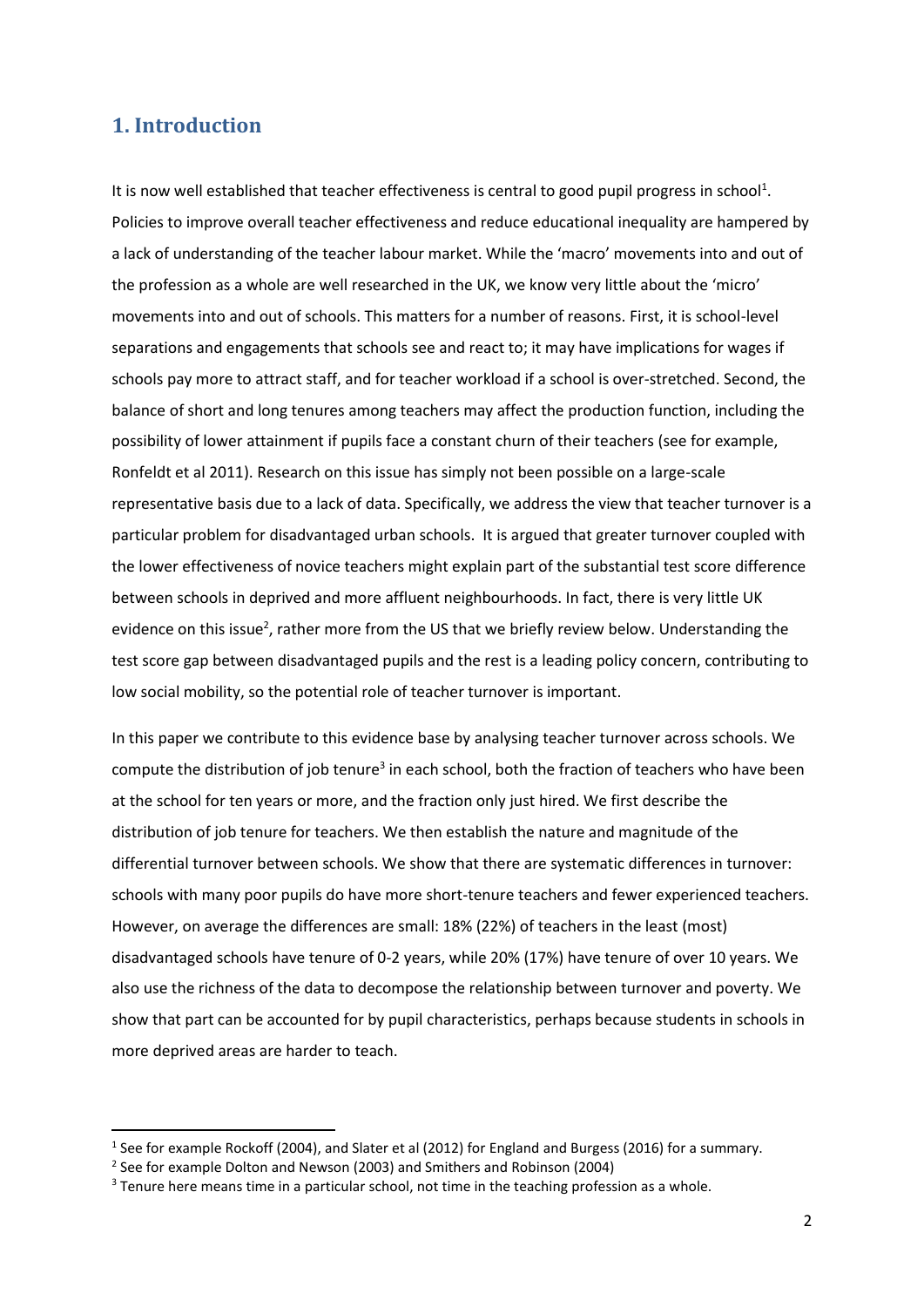One particular focus of our analysis is spatial differences in the local teacher labour market around each school. These are likely to be important for turnover as there are clearly major differences in market density and hence job offer rates in urban and rural areas. The recent release of a new administrative dataset on teachers by the UK Department for Education offers great promise, and the fact that the data is a census of teachers means that we can model all the schools around a focus school, and so the overall local labour market conditions facing a teacher. Neighbourhood poverty is correlated with urban density, so we are able to show that local labour market conditions also explain part of the overall correlation between turnover and disadvantage.

The remaining association is largely accounted for by teacher characteristics, with the schools in disadvantaged communities hiring much younger teachers on average. We interpret this market equilibrium allocation as either deriving from the preferences of young teachers, or as reflecting the low market attractiveness of disadvantaged schools. Teachers are not randomly assigned to schools but are hired through a search and matching process. While the relationships we estimate cannot be given a watertight causal interpretation, our results have an IV interpretation and we see the results here as providing the first detailed description of teacher turnover in England.

Research on teacher turnover in the UK has been hampered by the lack of data, and a consequently greater reliance on turnover intentions than might otherwise be desirable. The literature has also used different concepts in addition to the separation rate with a focus on the 'wastage' rate, i.e. the fraction of teachers leaving the profession entirely.

The available evidence suggests an association between higher turnover and schools serving disadvantaged students, although the evidence base is not extensive in England. Dolton and Newson (2003) find that 10% more students eligible for free-school meals (FSM) is associated with 1% higher teacher turnover. The teacher labour market is different in many ways between England and the US, not least that schools are the employer in England as opposed to school districts in the US, and school pay is correlated with school context in the US but not in the UK. Nevertheless, given the paucity of UK evidence, a brief review of US evidence is useful. Boyd et al (2011) use NYC administrative data on the applications-to-transfer for the years 2006-07 and 2007-08 and finds that schools with higher proportions of Black, Hispanic, low-income and low-achieving students receive about 40% fewer applicants to them and about 40% more away from them. Similarly Ronfeldt et al (2011) find that schools with least turnover have more high-achieving and Asian students, fewer poor, Black and Hispanic students, and fewer student absences and suspensions. Hanushek, Kain and Rivkin (2004) find that almost 20% of teachers in the bottom quartile of schools, ranked by student achievement, leave each year as opposed to 15% in the top quartile schools. Boyd et al (2008) show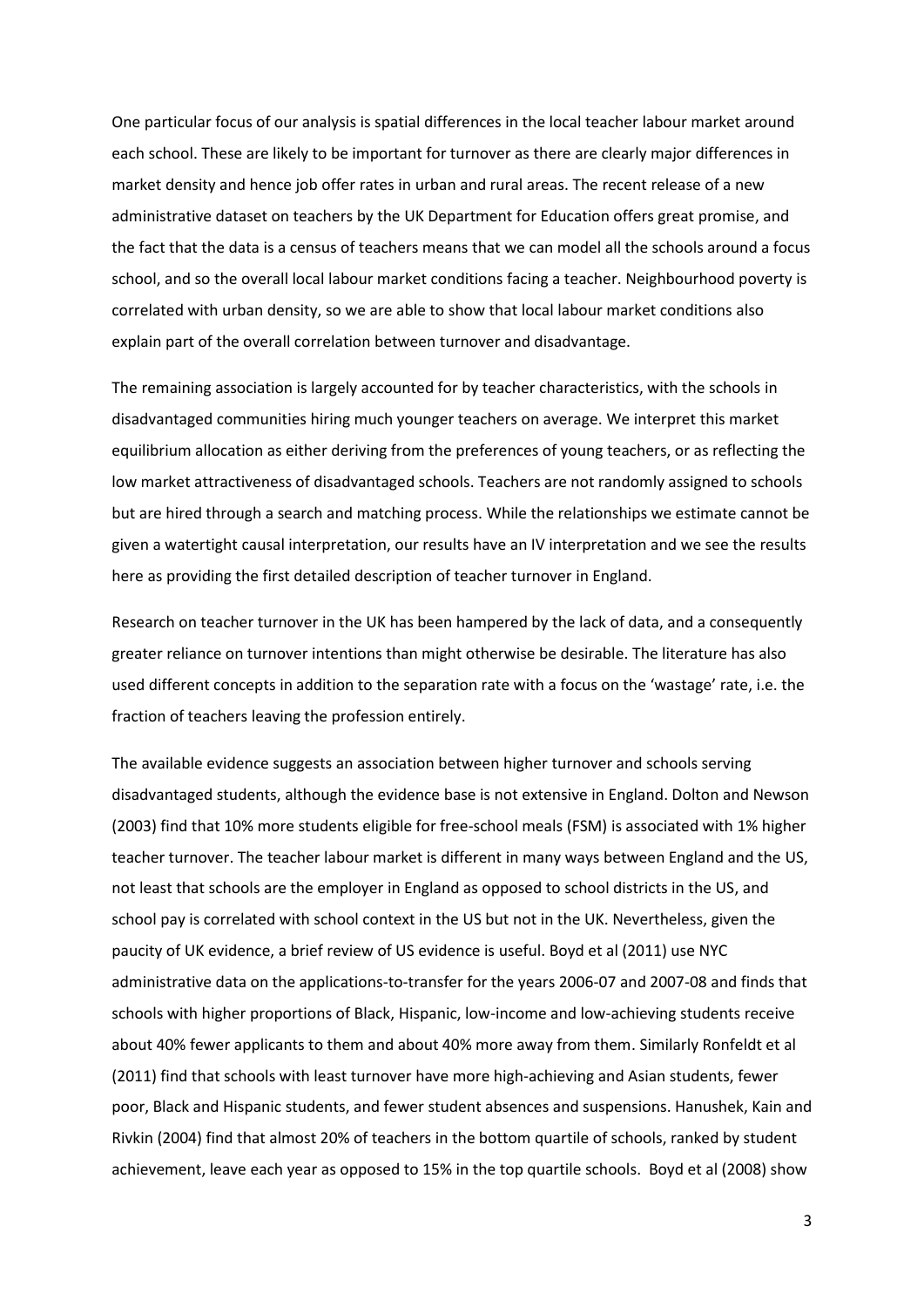that among first-year teachers, the less effective (based on a value-added estimate) are more likely to leave, though this correlation disappears in the subsequent few years. Loeb et al (2011) study the hiring, deployment and retention of effective teachers and find that effective schools are better able to retain effective teachers. Interestingly, Falch and Ronning (2005) find the opposite correlation between turnover and disadvantage in Norwegian schools.

Section 2 sets out the statistical and economic framework we use to interpret the results, and section 3 describes the data. Section 4 establishes the nature of the relationship between disadvantage and turnover, and section 5 analyses the source of that association. Finally, section 6 summarises the results and estimates the impact of the higher turnover on school performance.

### **2. Economic and statistical modelling of the tenure distribution**

#### **a. Theoretical framework**

1

We first discuss individual behaviour and then market equilibrium. Total separations from a school combine quits, retirements and layoffs. In fact, very few teachers are dismissed in England, so we ignore that. Retirements obviously do happen and will form part of the separations at older ages, but the emphasis here is on quits. Teachers can leave their current school to work in another school, in another job outside teaching or to leave the labour force altogether. Standard models of quits emphasise wage offers, promotion or wage growth prospects, and non-pecuniary aspects of a job. In teaching, although wage schedules are very important, there is still important variation in pay for teachers with the same role, age<sup>4</sup> and qualifications, albeit much less than in the private sector. The SD of pay relative to mean pay for teachers<sup>5</sup> who are aged 23-25 is 0.153; 0.189 for those aged 33-35, 0.210 for those 43-45, and 0.160 for those aged 53-55. Wage growth and promotion prospects also vary, particularly with school size. Non-pecuniary aspects of different schools are likely to be very important given the relative fixity of public sector pay scales compared to private sector employers. These will include the characteristics of the students, and the general "teach-ability" of the student body; the resources available to the school, for example the provision of IT and the availability of teaching assistants; and the ethos and management of the school. Some of these factors may only become apparent after starting in the job, but many including the level of disadvantage will be very evident at the job interview.

<sup>4</sup> We can only approximate total teaching experience as we do not know the date of the first teaching job.

<sup>&</sup>lt;sup>5</sup> These are statistics for full-time, secondary school, classroom teachers holding a degree.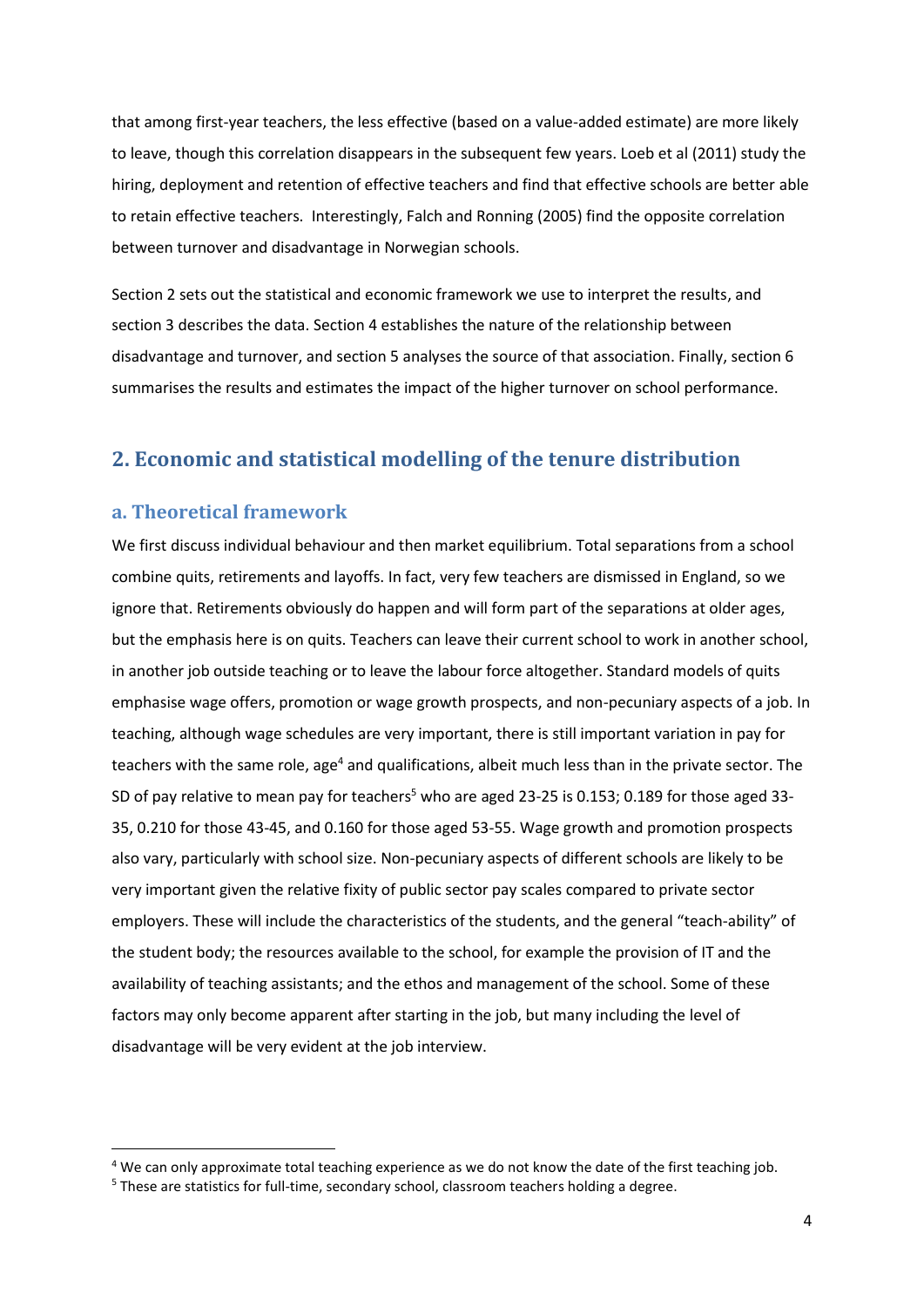Teachers are not distributed at random across schools of differing degrees of disadvantage, so it is not possible to give the findings we present below a strong causal interpretation. Specific types of teachers are hired into specific types of school, and their subsequent separation decisions are part of the expected outcome at the point of hiring. So to interpret our results we need to characterise the market equilibrium, most appropriately studied using a search and matching approach. The central reference is Shimer and Smith (2000) laying out a model of search and assortative matching that has many of the features required here. More recently Lise et al (2009) have begun the process of solving a richer model.

To be clear, because of the complexity of modelling such two-sided search and matching markets, neither of these papers directly and fully models this market, so the characterisation set out below is a sketch extrapolating from the richest models currently available.

Suppose teachers differ along one dimension, possibly only imprecisely observable beforehand ("effectiveness", denoted E) and that schools similarly differ in the "agreeable-ness" (A) of their students. This is a market with inflexible wages so wages cannot fully reflect these observable differences. The market will work as follows if both teachers and schools have fixed and equal preferences over A and E respectively, so all teachers agree on the ranking of desirable schools and all schools agree on the ranking of desirable teachers. The market equilibrium will see the high E teachers matched with the high A schools; depending on the set-up and parameters of the model they may continue job search, but at a low intensity. The lower E teachers will tend to be matched with lower A schools, and will engage in higher intensity job search. If there is sufficient exogenous turnover in the model to create new job slots, and if pre-hire estimates of A and E are sufficiently poor to give low E teachers a chance at a better A school, then this set-up will yield the prediction of greater quits out of (and hires into) low A schools. So low E teachers accept jobs in low A schools and continue job search, simply because it is better than searching whilst unemployed, intending and expecting to stay there not very long. The extent of differential separations out of high and low A schools is likely to depend on the precision of pre-hire measures of A and E, the degree of flexibility of wages and on the degree of exogenous turnover.

It is hard to argue that teachers would quit disadvantaged schools because the degree of disadvantage was a surprise. However, it could be that some novice teaches are surprised by how hard it is to deal with the challenges arising in disadvantaged schools. It could be that their preferences over A change, or it could be that it was an optimal strategy for them to accept the job temporarily and continue employed job search.

5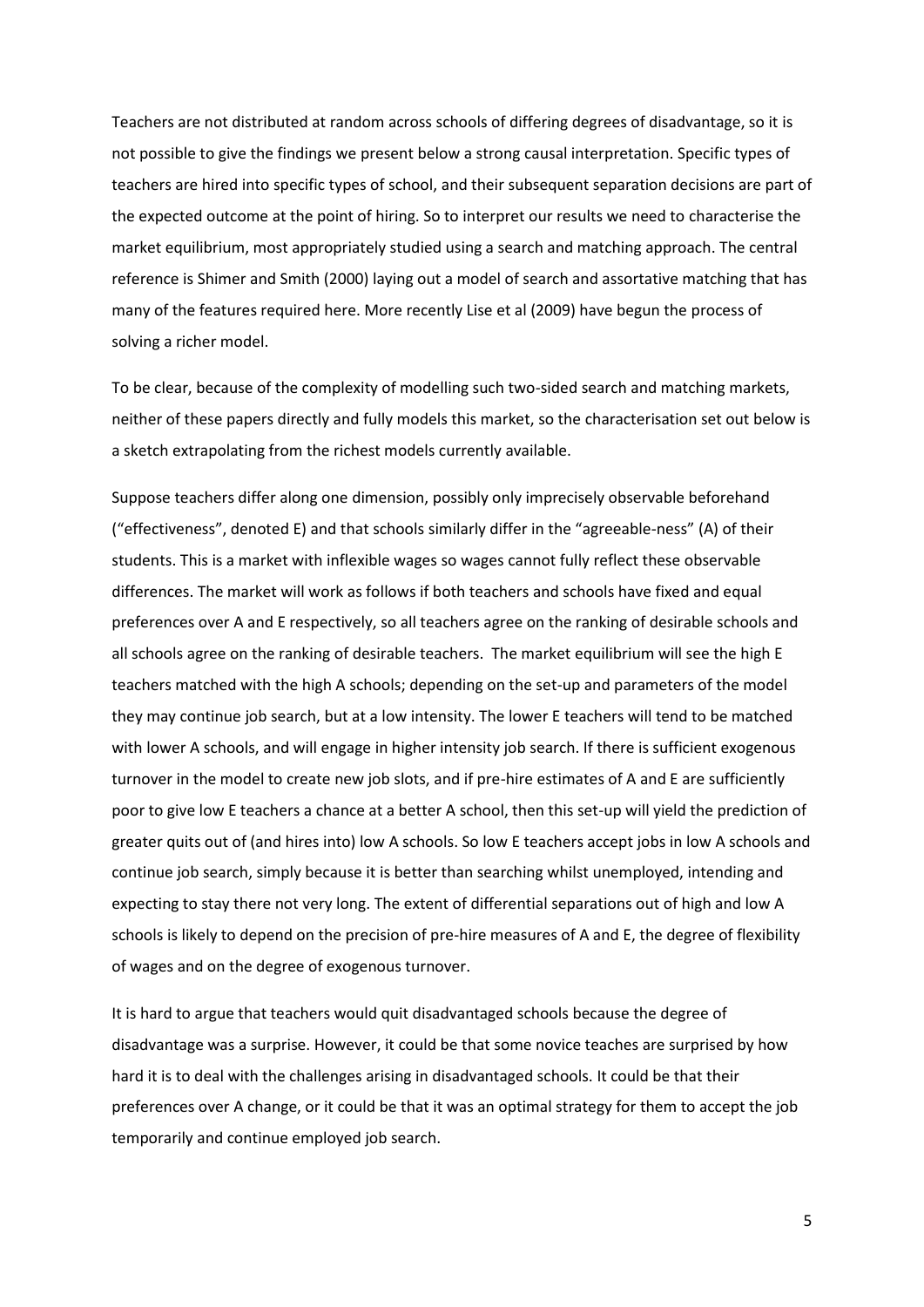A number of things follow from this interpretation. First, a high level of disadvantage at a school gives rise to higher separation rates only indirectly, as it means that teachers will continue with job search and thus be more likely to leave. Second, any performance penalty that such schools suffer will derive from the fact that they are only able to hire relatively ineffective teachers<sup>6</sup>, as well as any further detrimental effect from the turnover of teachers *per se*. Thirdly, there are likely to be further equilibrium effects too. The low productivity of teachers hired to low A schools will produce poor academic results and hence we would expect better-off families to select away from them. To a degree we deal with this by using measures of neighbourhood disadvantage rather than the actual students admitted.

This exposition focuses on schools' attributes and teacher effectiveness to sketch out a model of an equilibrium allocation of teachers to schools. While we have very rich data on schools and pupils, and on a number of characteristics of teachers, the available data in England does not individually link teachers to pupils and so (unlike Boyd et al (2011) and Loeb et al (2011)) we cannot estimate teacher level measures of effectiveness.

Finally, it is worth noting that education authorities are aware of recruitment problems in some schools. Incentives for teachers in specific subjects are now considerable, for example "Top graduates are being offered up to £30,000 tax free to train to teach the key subjects".<sup>7</sup> Jobs in specific schools facing recruitment difficulties offer inducements beyond salary such as health insurance.<sup>8</sup> Such schemes clearly fit within the framework we have set out above as influencing the marginal job acceptance decision.

#### **b. Methodology**

1

Our aim in this paper is to establish the nature of the relationship between teacher turnover and school disadvantage. Second, we analyse what factors 'account' for the correlation by sequentially adding a series of controls for different aspects of the school and its environment to see whether they account for the variation. First, we add to the baseline model the structural characteristics of the school, such as location, size and so on; second, we include the characteristics of the pupils admitted to the school. Third, we add characteristics of the local teacher labour market around the focus school. High poverty schools tend to be in city centres and hence in thick markets generating

<sup>&</sup>lt;sup>6</sup> We also know that inexperienced teachers are less effective for their first year or two.

<sup>&</sup>lt;sup>7</sup> See<https://www.gov.uk/government/news/top-graduates-to-get-up-to-30k-to-train-to-teach-core-subjects> (August 2017).

<sup>&</sup>lt;sup>8</sup> These can be seen in job adverts but as the adverts are temporary, they are not available on permanent links.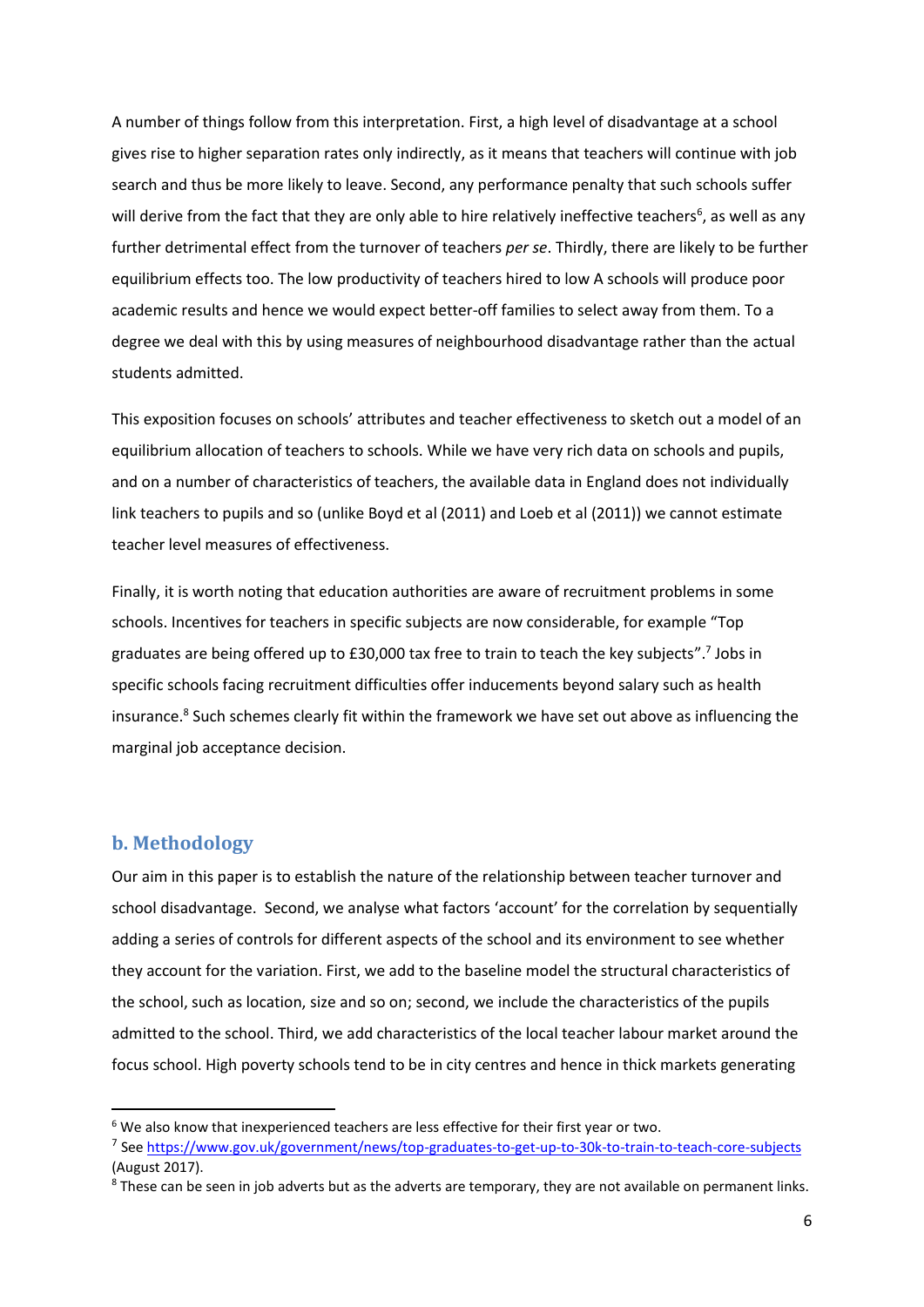more job offers. It may be that this explains the higher turnover rate in such schools. Finally, we include the characteristics of the teachers themselves. This has to be interpreted carefully given the discussion above. Schools hire the teachers they can, so hiring teachers with particular characteristics is the school's optimal response to their circumstances, not an exogenous factor imposed on them. So it is the mechanism through which higher turnover arises, not the cause of the higher turnover itself.

Since we do not have a strongly exogenous source of variation in disadvantage, we do not claim that this relationship is simply the causal impact of poverty on turnover. There are two potential sources of endogeneity. The reverse causation story is that high teacher turnover reduces school performance, leading more affluent parents to avoid that school.

To mitigate the effect of this we use a measure of neighbourhood disadvantage around the school rather than the current fraction of poor students in the school. This could also be interpreted as an IV strategy. That is, we could use the neighbourhood poverty rate around a school as an instrument for the school poverty rate. While the existence of considerable school choice means that the neighbourhood poverty rate is likely to be affected much less by school performance than the actual composition of the school, we do not push this interpretation. Running the IV estimation yields very similar results to those presented here (results available from the authors).

Another argument for endogeneity is the presence of correlated unobserved characteristics. A number of the relevant characteristics in the teacher-school match are important for that match and are not well measured. The rich data that we have on pupils, schools, and neighbourhoods means that we probably do a reasonable job of capturing school heterogeneity.

#### **c. Statistical Modelling**

Our framework has two components, understanding the relationship between elapsed tenure (our data) and completed tenure, and then between completed tenure and the separation rate.

Our data are a sample of teachers currently employed, so we necessarily have a distribution of elapsed tenure: how long each teacher has been in their job so far. At an individual level, a specific teacher may leave the day after the survey, or stay for another ten years. However, over the data as a whole, there is a relationship between elapsed and completed tenure. The link is provided by renewal theory (see Lancaster, 1990). Suppose completed tenure,  $\tau$ , has pdf g( $\tau$ ) with mean  $\mu$ , then the pdf of elapsed tenure,  $\varepsilon$ , is  $f(\varepsilon) = [1 - G(\varepsilon)]/\mu$ . For individuals for whom the turnover process has been running a long time, the pdf of remaining tenure is the same as the pdf of elapsed tenure: expected completed tenure is equal to two times the elapsed tenure. To be clear, all we need to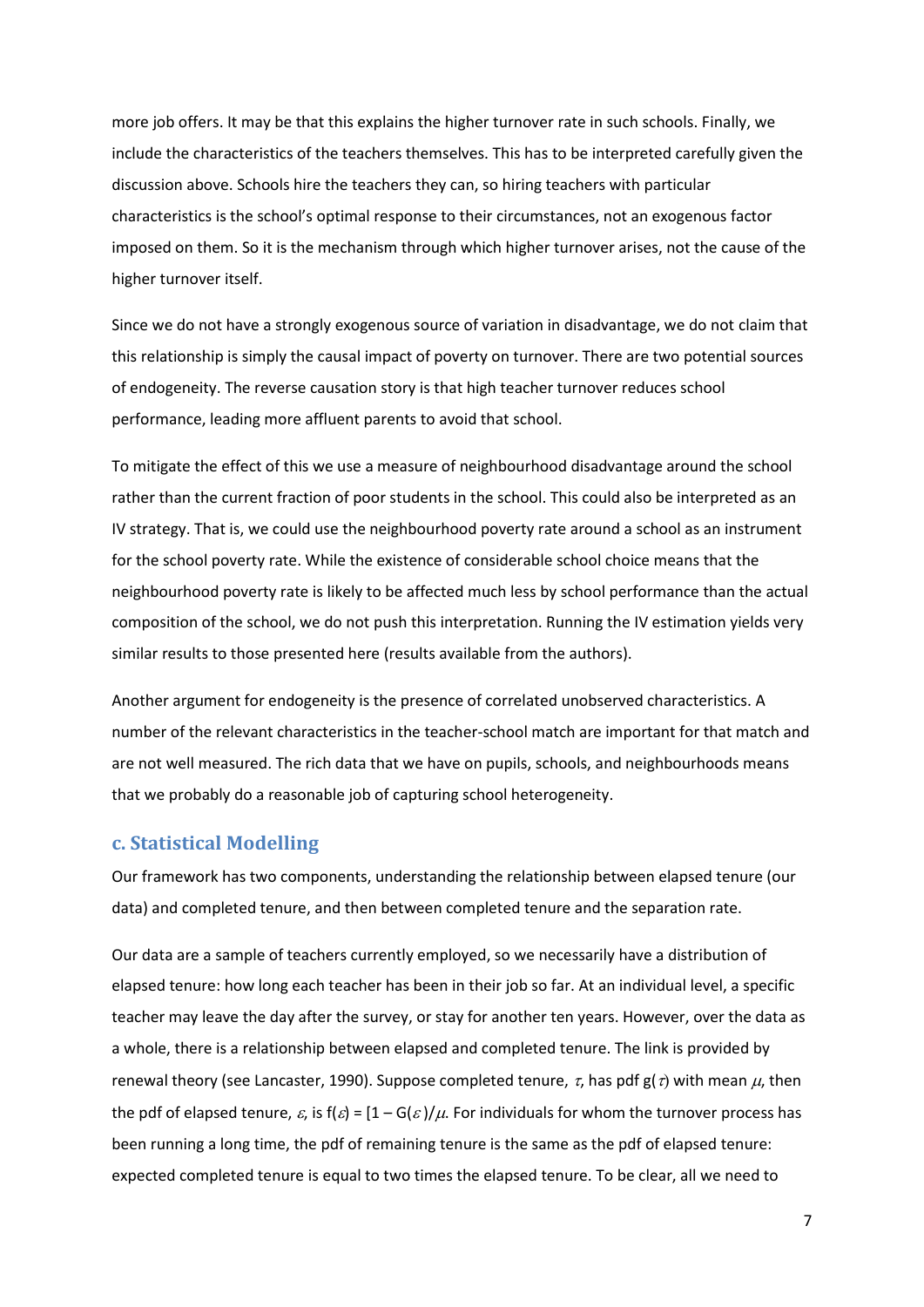assume in our analysis is that elapsed tenure is a good predictor for completed tenure, we do not need a steady-state assumption.

The distribution of completed job tenure is closely related to the separation rate<sup>9</sup>. In a simple case of a constant separation rate over tenure and in steady state, the expected length of job tenure is equal to one over the separation rate; for example, a constant separation rate of 10% per year gives an expected completed tenure of 10 years. In a more general model, the situation is more complex. For one individual in a job, her tenure depends only on her own separation probability. But the distribution of tenure in an organisation depends in general on all the tenure-specific separation rates and on the hiring rate (Bartholomew, 1982). In steady-state, it depends only on the separation rates, but out of steady-state, it depends on hiring too. It is easy to see why: if an organisation is growing and experiences a burst of hiring, there will temporarily be a disproportionate number of people with very short tenures.

#### **d. Institutional structure – the assignment of new teachers**

Part of the flow of new hires into schools will be accounted for by new teachers who have just finished their initial training. Whilst not yet fully qualified, the hiring process for such teachers is very similar to that for established teachers. Unlike many other countries, there is no centralised allocation of new teachers, and jobs and workers are matched largely as they are in any standard labour market. One difference is that teachers will have spent time working in their training schools, and this 'extended interview' generates private information for that particular school, affecting the chances of a job offer. Depending on the specific initial training route taken, this in-school teaching practice will be shorter or longer, but given the established findings on the unpredictability of teacher effectiveness (reviewed in Burgess, 2016), this private information will be valuable to schools.

#### **3. Data**

1

Our analysis combines three datasets: the first full collection of the School Workforce Census (SWC), the National Pupil Database (NPD) and Edubase, giving school characteristics. We categorise all schools as either primary or secondary using the DfE-standard approach for non-standard entry schools. All special schools and nursery schools are excluded from the analysis.

<sup>&</sup>lt;sup>9</sup> In a longer version of this paper, Allen et al (2012), we use the cross-section to estimate separation rates. The results of that exercise are qualitatively the same as the analysis here.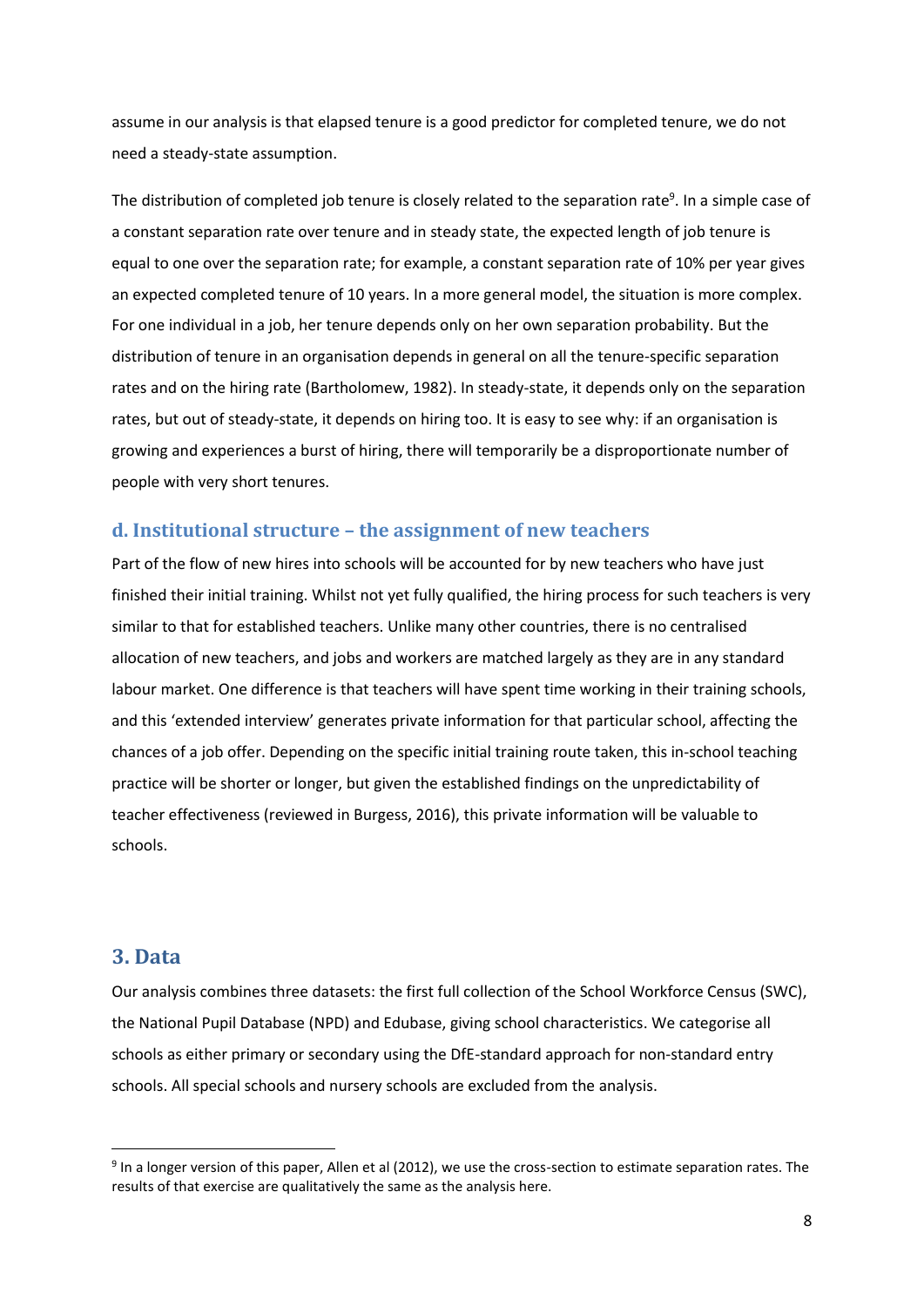#### **a. School Workforce Census**

The School Workforce Census (SWC) is individual-role level data on all staff from local authorities, state-maintained schools and academies in England. The census is run by the Department for Education, with the first full sweep taking place on  $4<sup>th</sup>$  November 2010. It is a statutory requirement on schools and local authorities (LAs) to submit the SWC return, with data being supplied from either schools or LAs, or a combination of the two. In the majority of LAs, data is sourced from schools, but where possible, some LAs provide all or most of the data (although schools may still be asked to check the data). Validation of the returns is carried out by the LA, with the exception of Academies and City Technical Colleges (CTCs), who approve their own returns.

The unit of observation is an individual-role, so it is possible for an individual who has, for example, one part-time contract as a lunchtime supervisor and another part-time contract as a classroom teacher to have two observations in the data. Similarly, an individual may also have two data entries if they are contracted as both a classroom teacher and Head of Department.

The full SWC initially has 1,292,494 observations from 21,423 primary and secondary schools including information on over 400,000 teachers and 270,000 teaching assistants. The census includes contract information such as the start date, hours worked, annual pay and all roles an individual has within a school (teacher, head of department, lunch time supervisor etc.), as well as an indicator for whether the member of staff is employed by the local authority or the school they are working at. It also includes personal characteristics such as date of birth, gender and ethnicity, an indicator of whether a teacher has attained qualified teacher status (QTS), information on subject studied and the level of qualification (degree, PGCE etc.), as well as on the amount of time spent in the classroom teaching each subject.

There are two data quality problems with SWC: missingness on particular variables and apparently missing observations. Missingness on variables is a particular problem for indicators such as subjects taught in the classroom (68% missing) and teacher qualifications, for example Qualified Teacher Status (QTS) route. Since this does not have to be back-filled for staff that already have QTS, it is missing for 78% of observations. Secondly, the very large variation in staff-pupil ratios across schools lead us to suspect that some schools have failed to submit a return for every member of staff and this should be borne in mind during the analysis section. However, our results still stand when excluding those schools that have a staff-pupil ratio of less than 0.02.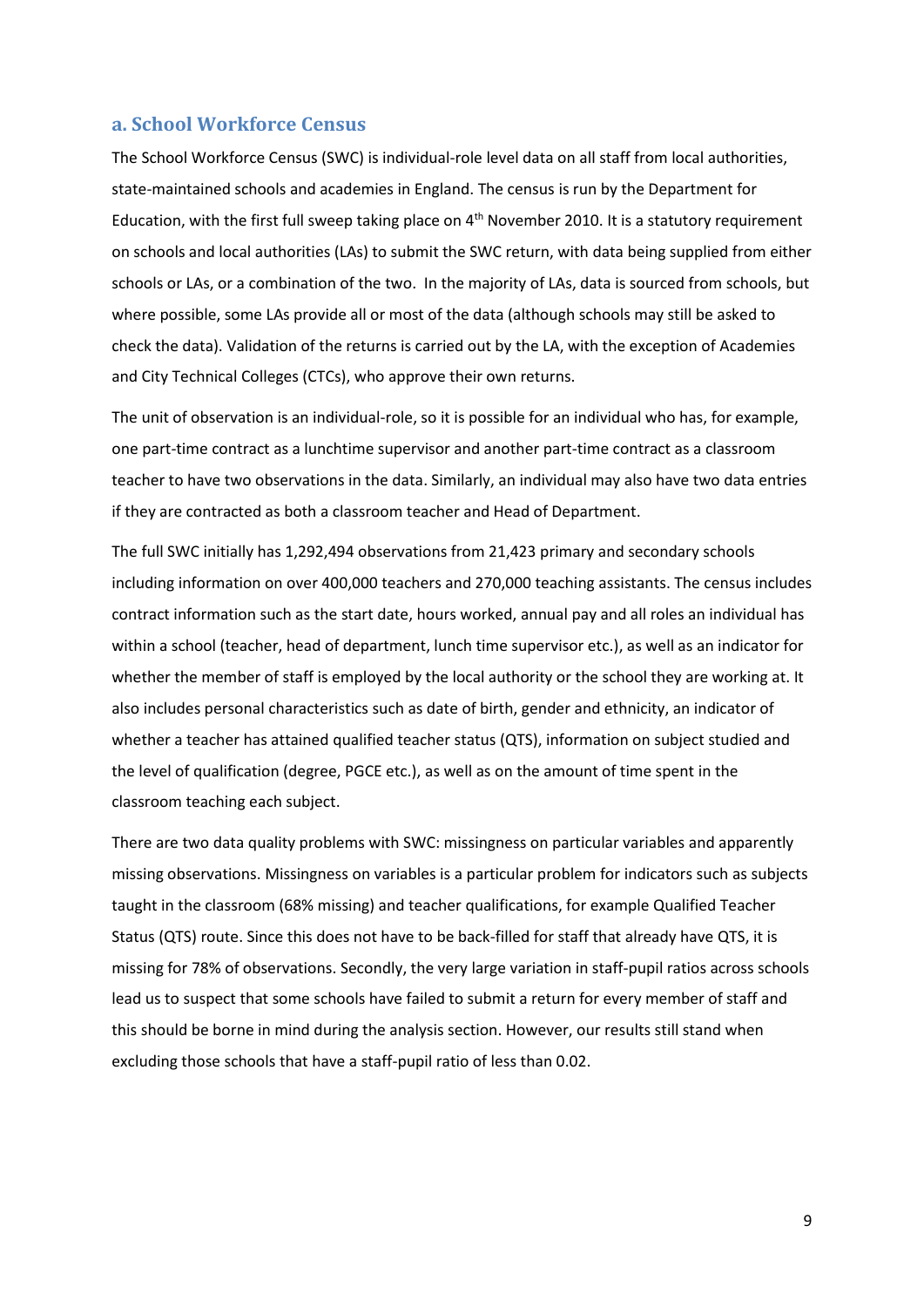In order to focus on teacher turnover, we restrict our sample to classroom teachers, excluding anyone defined as support staff and teaching assistants<sup>10</sup>. Since most of the data on agency or service agreement teachers is missing, we also drop them, as well as those teachers who teach less than half a day (three hours per week). Then, by using worker ID, we are able to merge together roles into one observation per person. This leaves us with a sample of 343,547 people who identify themselves as a "classroom teacher".

Table 1 presents some descriptive statistics from this sample. Primary school teachers are on average younger than their secondary school counterparts. The vast majority of teachers are of white ethnicity and hold either a degree or higher, BEd or PGCE.

We use the SWC to create a series of teacher and school level characteristics, and also estimate a school-level pay premium as the school fixed effect in a teacher pay regression that controls for years of tenure, gender, age (including interaction terms), ethnicity and whether part-time. In our analysis we simply use a binary indicator of whether the pay premium in a teacher's school is greater than zero.

#### **b. Summarising the tenure data**

**.** 

We focus on the distribution of elapsed tenure, how long a teacher has been in the job so far. Note that in a survey of current teachers, elapsed tenure is all that can ever be measured. We calculate tenure by using the date of arrival in school. The SWC guidance defines this as follows:

*"This shows when a member of staff began their current period of continuous service at their current school...Long term absences, whether for sickness, maternity or paternity, should not cause this date to change neither should factors such as spine point progression or passing the threshold. However, a career break, which might be an extension of maternity leave, would be followed by a new date.* 

*Date of Arrival in School should be provided for all teachers and teaching assistants that started their current period of continuous service with the school during the previous academic year, i.e. from 1 September 2009. For staff that began their current period of continuous service some time ago, it may not be possible to accurately provide this information. If this is the case the Department would prefer no date to be entered."*

Despite the SWC guidance, there is no major problem of missingness with dates of arrival in school.

 $10$  The SWC guidance from the DfE defines support staff as "those...that are not classroom based, eg matrons/nurses/medical staff, librarians, IT technicians, technicians, administrative officers/secretaries, bursars and other administration/clerical staff, premises and catering staff"; and teaching assistants as "those...based in the classroom for learning and pupil support, eg HLTAs, teaching assistants, special needs support staff, nursery officers/assistants, minority ethnic pupils support staff and bilingual assistants."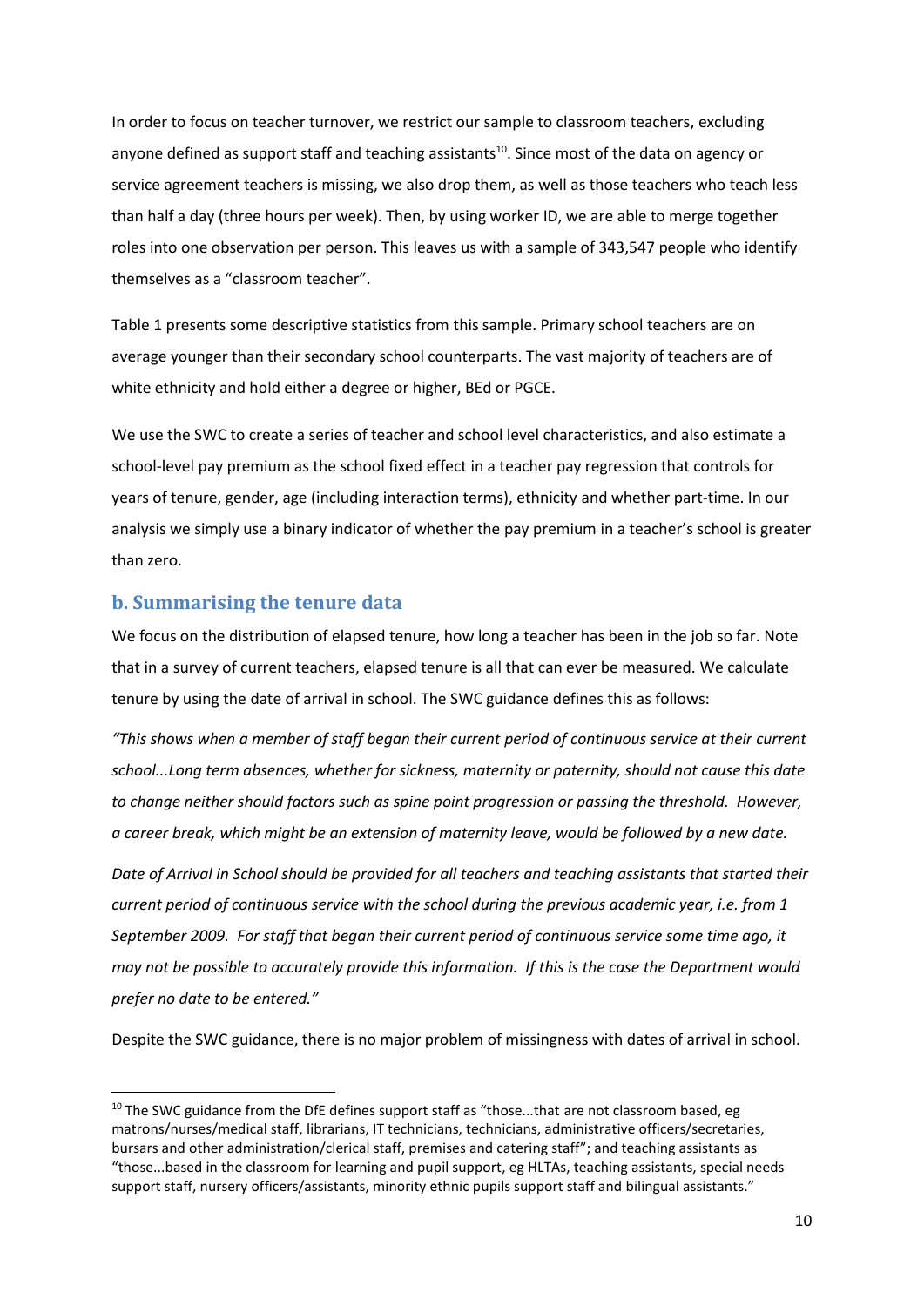However, there is an issue of heaping in the data. This is because most hires start on a specific date  $(1<sup>st</sup> September)$ , 64 days from the Census date, so there are local peaks in the distribution at 64 days and multiples of 64 thereafter (i.e. 429 = 64 + 365). Therefore, with the creation of the tenure bands, we account for the heaping by shifting the bands by 64 days. We use the following categories as our dependent variables:

- "hired 0 to 2 years" includes those teachers who have been at the school for less than or equal to 429 days;
- "hired 2 to 5 years" includes those who have been at the school more than 429 days, but less than or equal to 1,890 days
- "hired 5 to 10 years" includes those who have been at the school more than 1,890 days, but less than or equal to 3,716 days
- "hired 10 years or more" includes those who have been at the school at least 3,716 days

Table 2 presents summary statistics on tenure. Looking at all teachers, on average 7.5% were hired in the present year, and 8% of currently employed teachers were hired the previous year. Because this is a stock sample of currently employed teachers, we must be cautious about saying that the hiring rate last year was 8% because some of those hired will have left. Looking across the tenure categories, overall 20% of teachers have been in their current school for less than two years, and just over half have an elapsed tenure of less than five years. At the other end of the tenure distribution, nearly 20% have been in their present school for over 10 years, and in fact over 5% have stayed over 20 years. Mean tenure is 6.7 years.

The data show only minor gender differences in tenure, with women very slightly more heavily represented in the longer tenure categories. Mean tenure is 6.6 years for women and 6.8 years for men. There is also very little overall difference in the job tenure distribution between primary and secondary school teachers. There are more substantial differences by part-time status, part-time teachers having spent much longer in their current schools.

Appendix Figure 1 displays the kernel density function of tenure days for teachers in primary and secondary schools, and clearly illustrates the heaping of the data at annual intervals.

These are new data, and it would be useful to compare these results to previous studies. However, most of the existing UK studies focus on the rates at teachers leave the profession (the 'wastage' rate) rather than the separation rate. Barmby (2006) surveys 246 teachers in England and Wales to estimate a teacher wastage rate of 9.3% in England for the year 2000-01. He also finds that 26.8% of teachers in the sample were considering leaving teaching in the next 5 years. This is broadly in line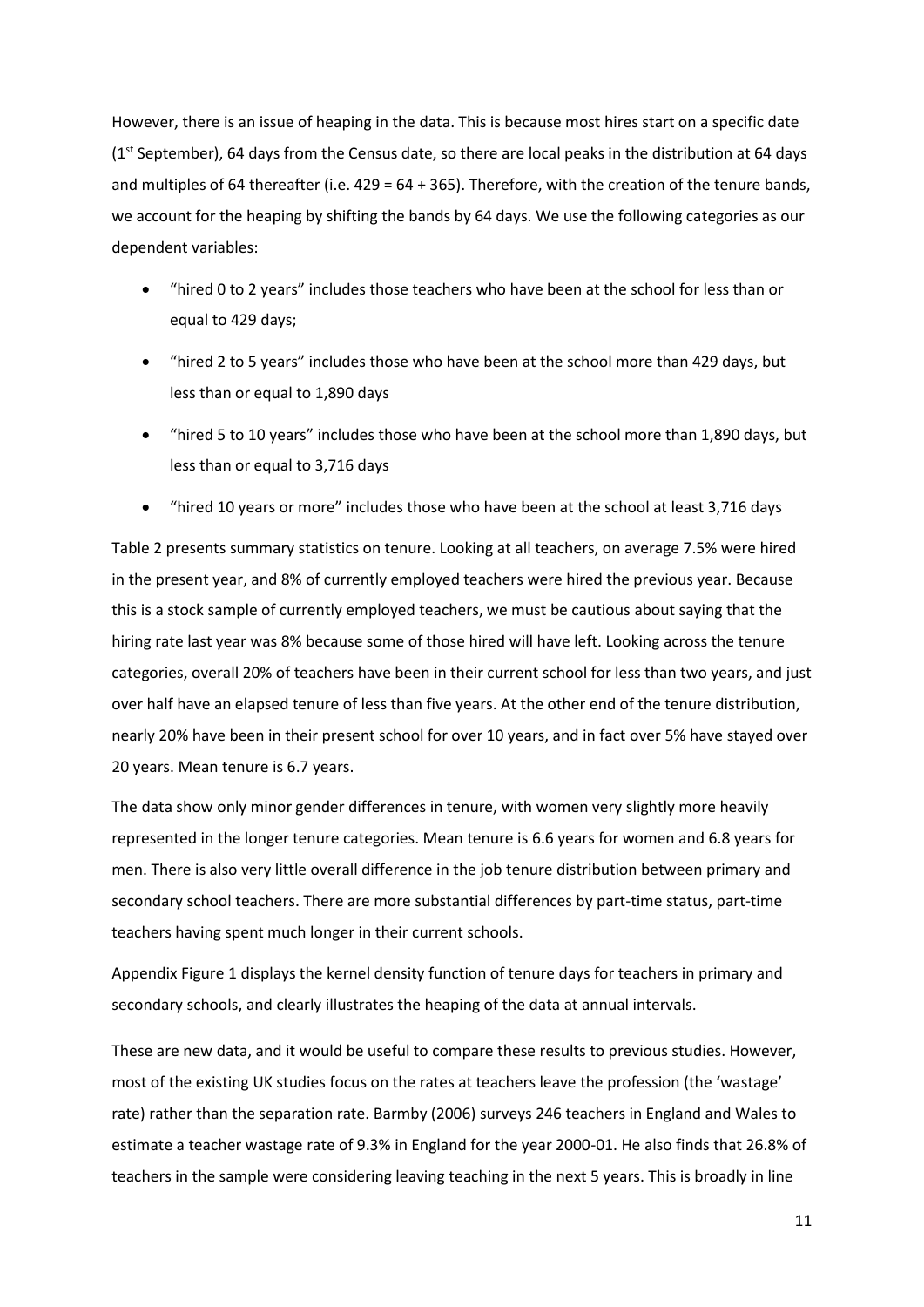with Tracey et al (2008), showing that 3% of the teachers surveyed said that they expected to leave the profession in 3 years' time, and 10% expected to move to a different school in the following year. In the UK, Dolton and van der Klaauw (1995) use the Department of Employment survey from 1987 and find a turnover rate of 37% over 6.5 years (where turnover is defined as exits out of teaching i.e. wastage). In other countries, turnover rate estimates include values of 13% to 25% for the US (Ingersoll, 2001, Boe et al, 2008, and Harris and Adams, 2007), and 9% for Norway (Falch and Ronning, 2005).

Comparing the sub-populations, Boe et al (1997) also report no real difference in turnover rates between phases of education, although Stuit and Smith (2009) find a higher separation rate in secondary schools. There is also evidence that turnover rates differ by gender (Grissmer and Kirby 1987, Ingersoll 2001) though more recently Hutchings (2011) finds that the gender gap in those leaving the profession altogether has become insignificant. There is evidence that part-time teachers have a higher turnover than full-time teachers (Boe et al, 2005), which is rather different from the results here. There is a good deal of evidence showing that young or less experienced teachers have a higher turnover rate than older or more experienced teachers (Loeb et al 2011; Kreig 2006; Zabalza 1978; Smithers and Robinson 2003, Boe et al (2007), Hanushek, Kain and Rivkin (2004)). At the level of the whole profession, Dolton and van der Klaauw (1995) find that the hazard rate of leaving teaching entirely exhibits positive duration dependence.

#### **c. National Pupil Database (NPD) and Edubase**

The NPD is an administrative database covering all pupils in state-maintained schools in England. NPD contains pupil demographics such as gender, within-year age, and ethnicity, and test score histories. The data also include indicators of whether English is the pupil's mother tongue, and whether the pupil has special educational needs. Pupil characteristics are averaged to produce school-level descriptors.

We have two potential measures of poverty. Eligibility for free school meals (FSM) is based on eligibility for welfare benefits and is a reasonably good indicator of poverty (see Hobbs and Vignoles, 2007). The pupil's home address is tagged with an index of deprivation, the Index of Deprivation Affecting Children Index (IDACI), which gives a good measure of neighbourhood deprivation.

Edubase provides an administrative record for all schools, whether maintained or private, in England, which provides the structural characteristics of each school: region indicators (with additional indicators for the Inner, Outer and Fringe London pay regions); urban/rural indicators; school age span (highest and lowest ages of pupils); school governance type and whether it is a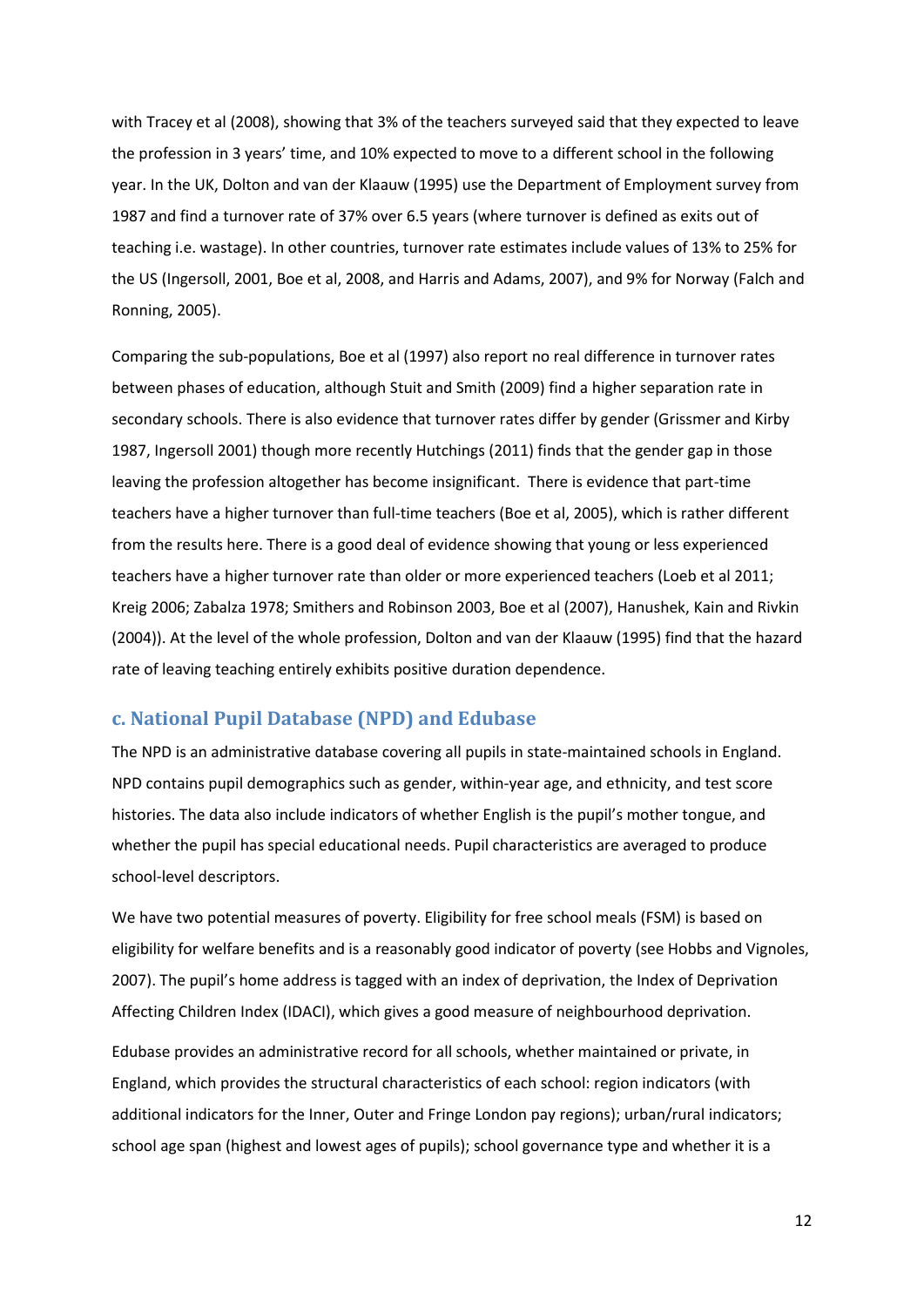single-sex, grammar or boarding school; the number of full-time equivalent pupils and also the official school capacity; nursery school presence indicator and size; and sixth form indicator and size.

#### **d. Geographies**

**.** 

We are concerned with two key spatial constructs: the teacher labour market and the school catchment area.

Our key explanatory variable is neighbourhood deprivation, and this is built up from the de facto school catchment area based on Lower Layer Super Output Areas (LLSOA). LLSOAs are a geographic hierarchy built from groups of contiguous Output Areas. They are generated to be as consistent in population size as possible, and typically contain from four to six Output Areas. The minimum population is 1000 and the mean is 1500. Since we know the postcodes of the pupils at the school, we can define the pupil catchment area as all the Lower Layer Super Output Areas from which pupils are drawn. Thus neighbourhood poverty is calculated by taking an unweighted average IDACI score of all the local neighbourhoods that the school draws from; this is in general all the local neighbourhoods. This differs from the straightforward school IDACI score which simply averages over the pupils which actually attend the school. We use the neighbourhood measure as this derives solely from where the school is situated rather than its actual admissions, and so can be considered as exogenous to school policies, and unobserved school and teacher characteristics.

We assume that the local teacher labour market extends to a maximum radius of 30km around the teacher's current school<sup>11</sup>. This is obviously ad hoc but is reasonable given data on average commute lengths (Dent and Bond, 2008, calculate the average commute to be 13km). We take the number of other schools (of the same phase of education) within the radius as a measure of the density of the market. The search and matching approach shows that, other things equal, a thick market will generate more alternative job offers and thus make quitting more likely. We distinguish high, average and low market density<sup>12</sup>. There is a clear correlation with neighbourhood poverty: the high levels of market density are disproportionately in poorer areas.

We also include indicators which capture the difference between the focus school and its competitors in the local labour market. These are: whether the school has a higher percentage of students eligible for FSM than the average in the local labour market; whether the mean competitor

 $11$  We repeated all the analysis using a radius of 20km, and the results are very similar: same pattern of coefficients and same levels of (in)significance.

<sup>&</sup>lt;sup>12</sup> For primary schools, we classify high market density as those schools which have more than 800 schools within 30km, and low market density as those which have less than or equal to 200 schools within 30km. Amongst secondary schools, high market density is classified as more than 200 schools within 30km, and low market density as less than or equal to 50 schools within 30km.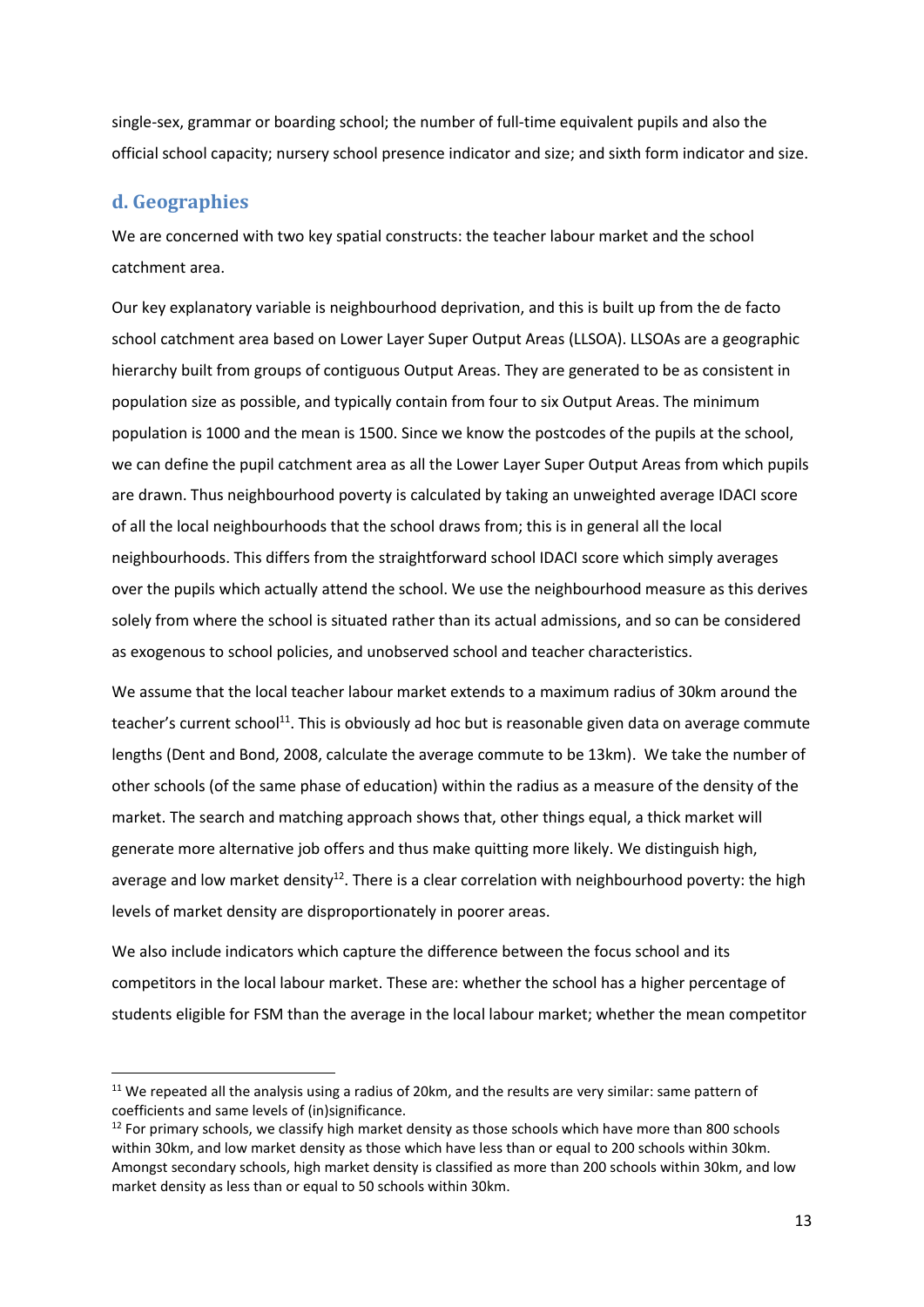pay premium is greater than zero; and whether the mean competitor pupil growth rate is greater than zero.

# **4. Results 1: Do disadvantaged schools experience high teacher turnover?**

We first describe the relationship of poverty with teacher turnover, before considering the source of the correlation.

We present this information graphically, focussing on two cuts of the tenure distribution: teachers whose tenure is less than two years, and teachers with tenure greater than ten years. Figure 1 shows how the percentage of teachers with tenure less than two years varies with school poverty. As noted above, we are using neighbourhood IDACI to provide the measure of school disadvantage. Because of the overwhelming importance of age for tenure, we do this separately for three age categories: aged under than 30; aged from 30 to 50; and aged over 50; we also split schools into primary and secondary phases. The graph shows 50 quantiles of neighbourhood IDACI, with higher numbers indicating higher levels of poverty. Other than secondary school teachers aged less than 30, we observe a positive correlation between neighbourhood IDACI and the proportion of teachers with short tenures: schools situated in disadvantaged neighbourhoods have a higher proportion of new, potentially less experienced, teachers. There is not much difference in the pattern across the age groups, although the strongest correlation appears in teachers aged over 50.

Given the pattern in the previous set of graphs, we might expect a negative correlation between neighbourhood IDACI and the proportion of teachers with tenure of more than ten years. Figure 2 shows that while this is the case for secondary schools, it is not for primary schools. In secondary schools, the percentage of teachers with tenure of more than ten years is negatively correlated with neighbourhood IDACI. The opposite is true for primary school teachers. In other words, secondary schools situated in deprived neighbourhoods have a lower proportion of long-standing teachers.

Figure 3 takes a different cut through the data and shows quantiles of the distribution of tenure. Each vertical slice of the graph shows the  $10^{th}$ ,  $25^{th}$ ,  $50^{th}$  and  $75^{th}$  percentile of tenure against the neighbourhood IDACI score (each slice represents 2% of schools). . The graph shows that there is little difference in short tenures across schools, and that there is a decline in longer tenures at schools in poor neighbourhoods.

We postpone a discussion of the quantitative significance of the relationship until later.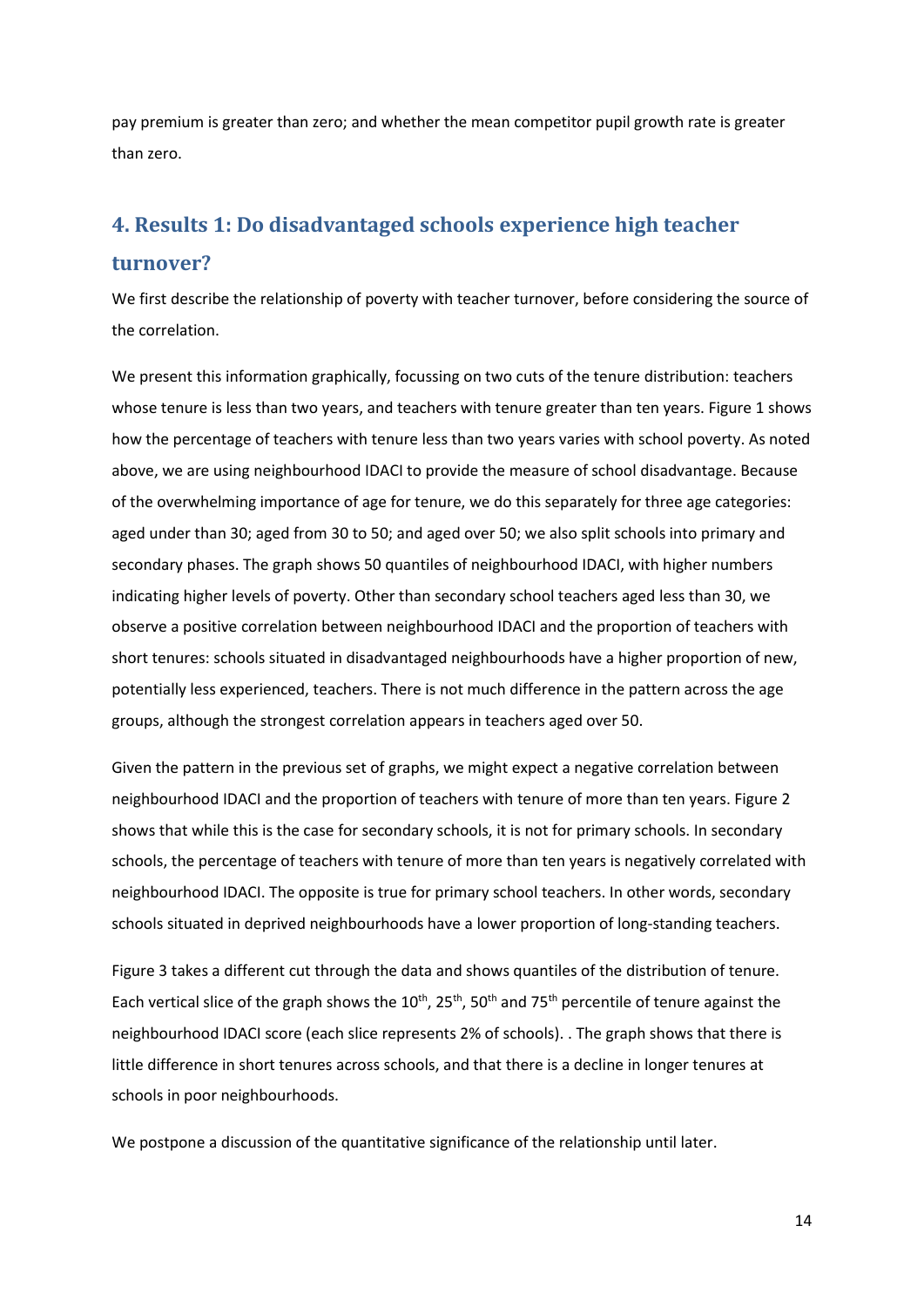## **5. Results 2: Analysis of the school tenure distribution**

What is it about poor schools and neighbourhoods that is associated with high turnover? The following set of regressions start with a very simple model, and progressively add more explanatory variables to see which if any characteristics 'account' for the correlation. We consider school characteristics, pupil characteristics, the nature of the local teacher labour market, and finally the characteristics of the teachers that the schools hired.

In each of the following series of regressions<sup>13</sup> we consider three dependent variables separately for primary schools, in Table 3, and secondary schools, in Table 4. These are the school fraction of teachers with tenure less than two years, the fraction with tenure greater than ten years, and mean elapsed tenure. These are school-level regressions, with a school as the unit of observation.

The base regression controls for a few school characteristics<sup>14</sup>: the number of full time equivalent pupils, sixth form dummy and regional and urban dummies. As explained above, we also need to control for schools being 'out-of-steady-state', and to do this we include the 2007-2009 average growth in pupil numbers in all the regressions. The key variable of course is the neighbourhood poverty rate, and we include this flexibly to allow for non-linearities.

As expected, the results largely reflect Figures 1 and 2: higher neighbourhood deprivation is associated with higher teacher turnover. In terms of the other (non-displayed) coefficients, the main finding is that in accordance with Smithers and Robinson (2003), we find that teacher turnover is higher in London. Our results also show that turnover is lower in larger schools.

A primary school with a neighbourhood IDACI score in the highest bracket has 2.8 percentage points more teachers with short elapsed tenures, relative to a value of 17.1% in the least disadvantaged schools. For the most deprived secondary schools, the short tenure group is 2.3 percentage points higher, relative to the mean in the most affluent groups of 18.3%. The fraction of highly experienced teaching staff (tenure greater than 10 years) is 1 percentage point lower in primary schools (relative to 18.8%), and 5.5 percentage points lower in secondary schools (relative to 20.6%). Unsurprisingly, average tenure is also lower in the most deprived primary and secondary schools, by about a third of a year in primary schools and a year in secondary schools.

**.** 

 $13$  These are simple linear probability models for ease of interpretation, but nothing qualitatively changes when we use a probit model.

 $14$  There are other school characteristics that we cannot measure: Ingersoll (2001) reports that a 1-unit difference between schools in support (on a 4-unit scale) is associated with a 23% difference in the odds of a teacher departing, while a 1-unit difference in reported teacher influence between schools (on a 6-unit scale) is associated with a 26% difference in the odds of a teacher departing.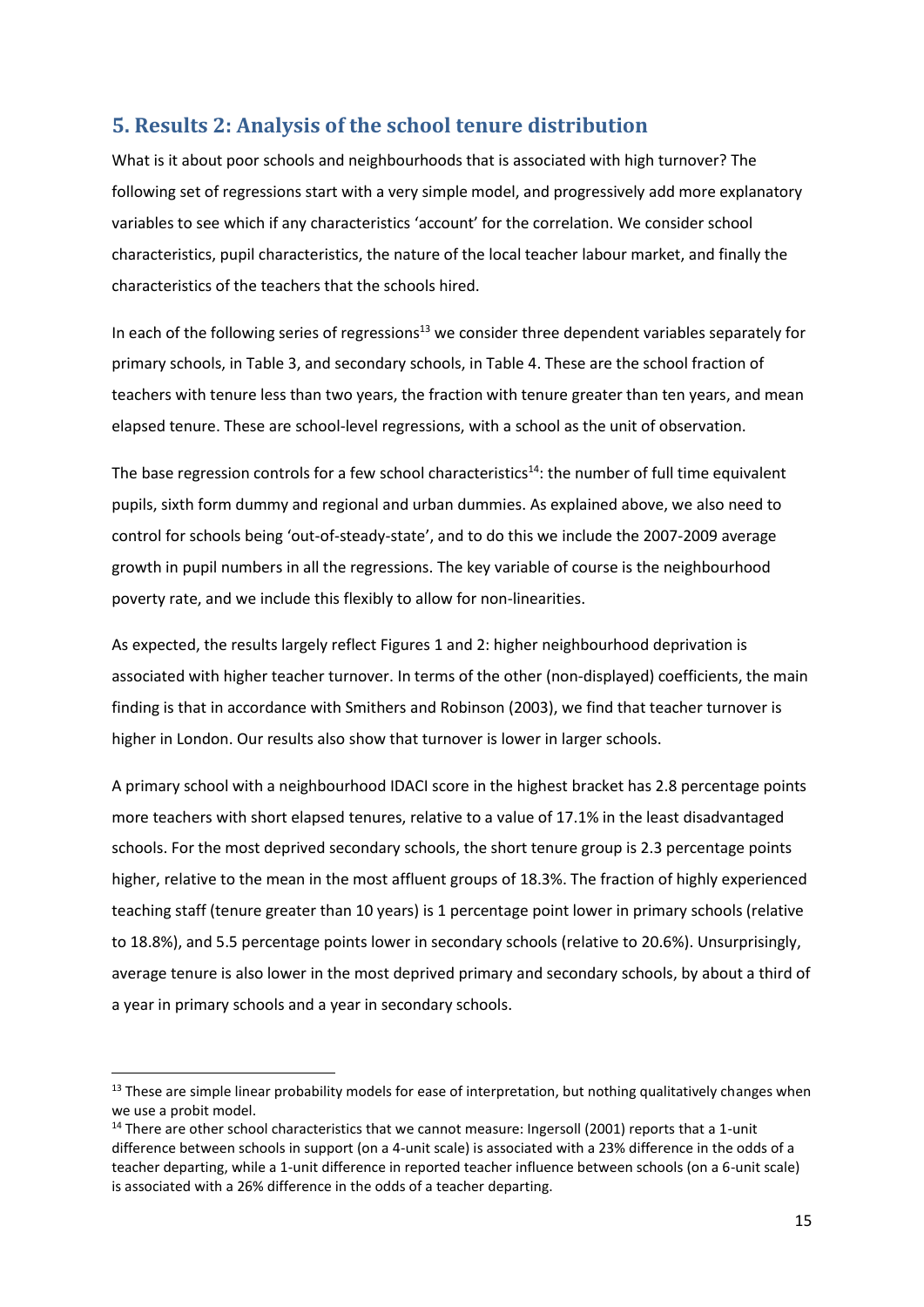#### **a. The role of pupil characteristics**

The base regression is built on by introducing school average pupil characteristics as independent variables. These are the proportion of pupils with special educational needs (SEN), the proportion with English as an additional language (EAL), the ethnic composition of the pupil body, and the proportion of female students<sup>15</sup>. As expected, some of these characteristics are significant. Consistent with Smithers and Robinson (2004), we find that turnover is higher in schools with a greater proportion of pupils with SEN. In secondary schools, a greater proportion of students with EAL is associated with higher teacher turnover. In terms of pupil ethnicity, our results support Ronfeldt et al (2011) in finding that schools with lower turnover generally have more white and Asian students.

More importantly, we still find neighbourhood deprivation to be statistically significant. For example, the coefficient on the highest disadvantage group on the 0-2 years of tenure has declined from 0.028 to 0.022 for primary schools, and remained unchanged at 0.023 for secondary schools. Thus pupil characteristics explain little of the relationship between neighbourhood deprivation and teacher turnover. Pupil characteristics explain a little more of mean elapsed tenure, about a quarter of the effect in primary schools and slightly less in secondary schools. The differences reflect movement within and between the two cuts of the distribution we focus on, novices and experienced teachers.

#### **b. The role of the local teacher labour market**

The characteristics of the local teacher labour market are added as independent variables, in order to capture thick market and competition effects. These characteristics are market density, the focus school's estimated pay premium, dummies for the competitor's estimated pay premia, %FSM and the growth rate in pupil numbers. The ability to generate such data is one of the big advantages of census data such as the SWC. Obviously, there is a great deal more that can be done using these local teacher labour markets, which we intend to follow up in subsequent papers.

The focus school's pay premium is negatively associated with turnover, as one might expect<sup>16</sup>. We also find that a school experiences higher turnover if the fraction of its students eligible for FSM is higher than its competitors in the teacher labour market. This speaks quite directly to an association between turnover and deprivation. Market density is significant for the long tenure categories in the expected direction: primary schools with fewer competitors have 1.3 percentage points more

1

<sup>&</sup>lt;sup>15</sup> Again, there are other variables that would be useful to have: Ingersoll (2001) reports that a 1-unit difference in reported student discipline problems between two schools (on a 4-unit scale) is associated with a 47% difference in the odds of a teacher departing.

<sup>&</sup>lt;sup>16</sup> See also Dolton and van der Klaauw (1999) and Ingersoll (2011).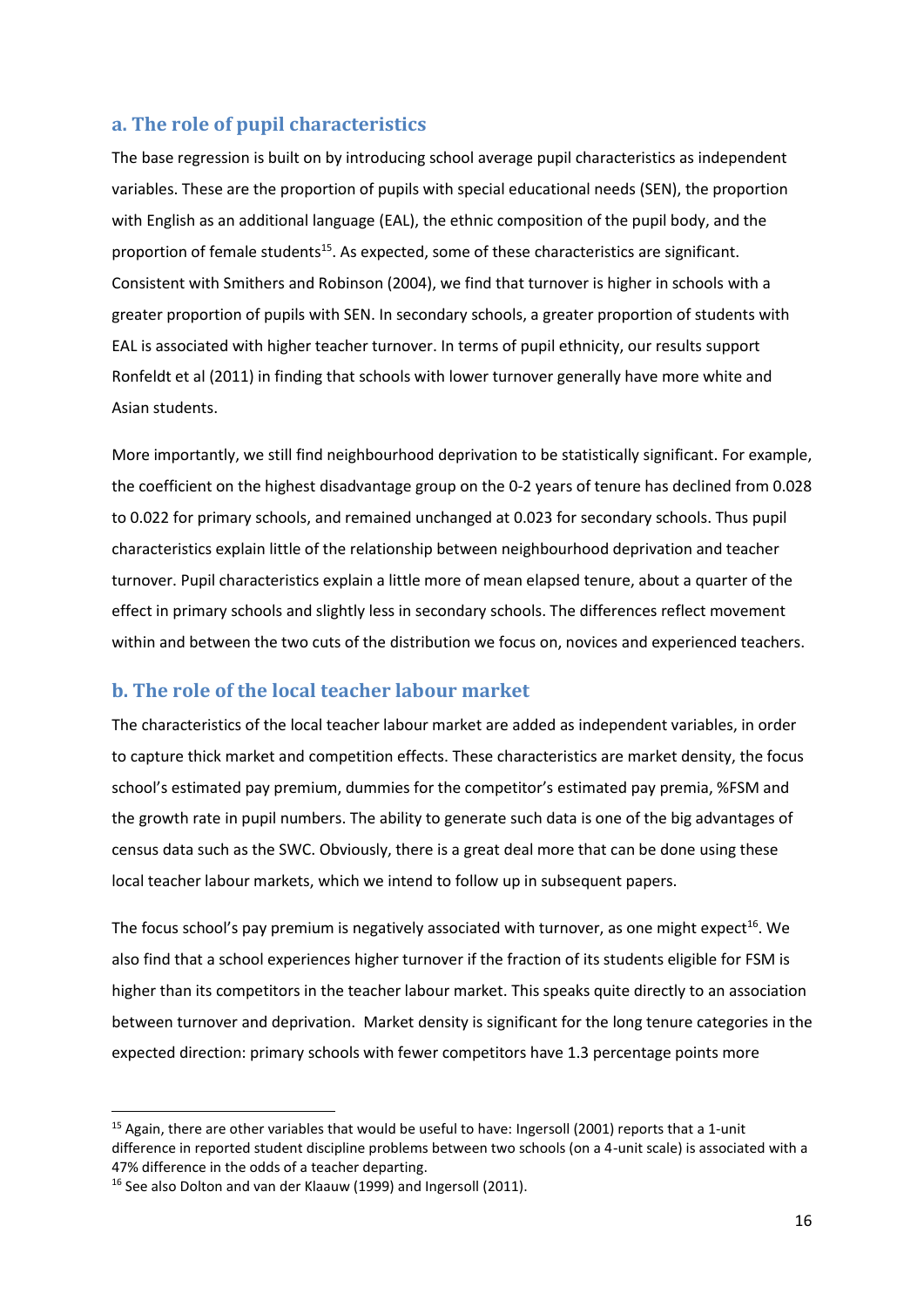teachers with long tenures. Similarly, for secondary schools in thin markets, the long tenure group is 2.6 percentage points higher.

Our central focus is the neighbourhood deprivation results and they remain significant, though reduced from the base case and inclusion of pupil characteristics. Primary schools with a neighbourhood IDACI score in the highest bracket have 1.3 percentage points more teachers with short tenures, relative to a value of 17.1% in the least disadvantaged schools, so 7.6% higher. For the most deprived secondary schools, the short tenure group is 2.2 percentage points higher, relative to the mean in the most affluent groups of 18.3%. Similarly, the relationship between mean tenure and deprivation also reduces in size.

#### **c. The role of teacher characteristics**

Finally, teacher characteristics are added to the regressions: age, gender, gender\*age interactions, shortage/surplus subject dummy, ethnicity and whether working full-time.

As noted above, the interpretation of these results is different to the previous sub-sections. The characteristics of the incumbent workforce are not exogenous characteristics of the school, but reflect decisions made by the school given its circumstances. So the sorts of teachers that schools can hire are part of the mechanism through which the relationship between deprivation and turnover is mediated.

Looking directly at the tenure categories, there is still a quantitatively marginal association between neighbourhood IDACI score and short tenures in primary schools, and essentially no association in secondary schools. Similarly, there is a small association left between deprivation and longer tenures in secondary schools, and actually a perversely signed effect for the poorest primary schools. Because we are unable to link teachers to pupils we cannot look at turnover and teacher effectiveness as Boyd et al (2008) do. The coefficients on deprivation for mean tenure remain significant once we control for teacher characteristics, though again they decline in size. In the primary school analysis, two of the coefficients change sign, reflecting also the change in the longtenure category, though remain very modest in size.

As expected, most teacher characteristics are highly significant, and explain much of the tenure decision. Our results also support a U-shaped life-cycle pattern of turnover, with higher turnover for young and old teachers (the latter is likely to include retirements). Interestingly, we find that those teachers that teach shortage subjects (maths, physics, chemistry and foreign languages) have higher turnover rates. This result is supported in the literature (Grissmer and Kirby, 1992; Podgursky et al, 2004; and Smithers and Robinson, 2004) and may be due to the fact that shortage subject teachers

17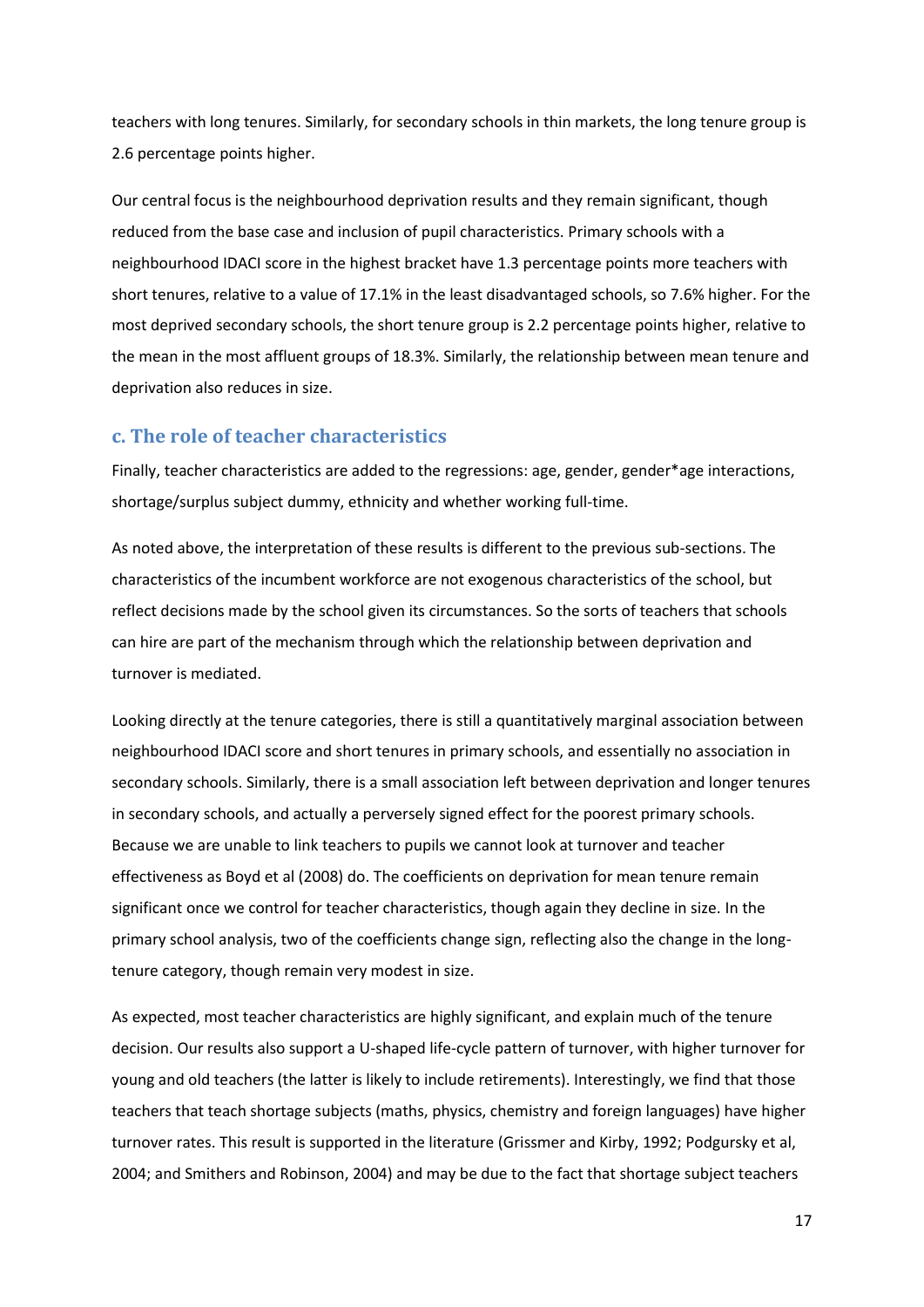receive more job offers. We do not find consistent gender differences across all the specifications, as might have been expected given the simple unconditional means. Unlike Ingersoll (2001) and Boyd et al (2011), we find that ethnic minority teachers have a higher turnover rate.

These results suggest that much of the correlation between neighbourhood deprivation and teacher turnover is mediated through teacher characteristics. In other words, deprived schools appear to hire younger and more ethnically diverse teachers than more affluent schools.

#### **d. Discussion**

The key results on novice and experienced teachers are as follows. Each value is the coefficient on the highest IDACI category relative to the mean value of the dependent variable for the lowest IDACI category:

|                           | $---$         | --- Primary -------- |               | -- Secondary ------ |  |  |  |
|---------------------------|---------------|----------------------|---------------|---------------------|--|--|--|
| <b>TENURE</b>             |               |                      |               |                     |  |  |  |
|                           | <b>Novice</b> | <b>Experienced</b>   | <b>Novice</b> | <b>Experienced</b>  |  |  |  |
|                           |               |                      |               |                     |  |  |  |
| Base                      | 16.38         | $-5.32$              | 12.57         | $-26.70$            |  |  |  |
| + pupil characteristics   | 12.87         | (0.00)               | 12.57         | $-21.36$            |  |  |  |
| + market characteristics  | 7.60          | (3.72)               | 12.02         | $-17.48$            |  |  |  |
| + teacher characteristics | 4.68          | 5.85                 | 4.37          | $-8.25$             |  |  |  |

*Derived from tables 3 and 4. Values in parentheses are not significantly different from zero at 10%*

The secondary school results are generally consistent across the tenure categories shown. The size of the association is greater for the longer tenure lengths. Controlling for school, student and teacher labour market factors reduces the association between school poverty and turnover, but does not eliminate it. Adding teacher characteristics does. The results are slightly less clear cut and consistent in primary schools, but the same overall picture emerges. Once we control for basic teacher characteristics, there is little remaining relationship between disadvantage and turnover. This is because teachers hired by schools in poor communities tend to be younger and less wellqualified, as Figure 4 illustrates.

How should we interpret this? There are a number of possibilities. First, it could be that this is a desired career path for young teachers. New teachers may look for their first jobs near to where they trained, which implies predominantly urban and therefore on average deprived, schools. Alternatively it could be a desired career path deriving from younger teachers possibly having more idealistic preferences, and welcoming the opportunity to work in deprived schools. Under these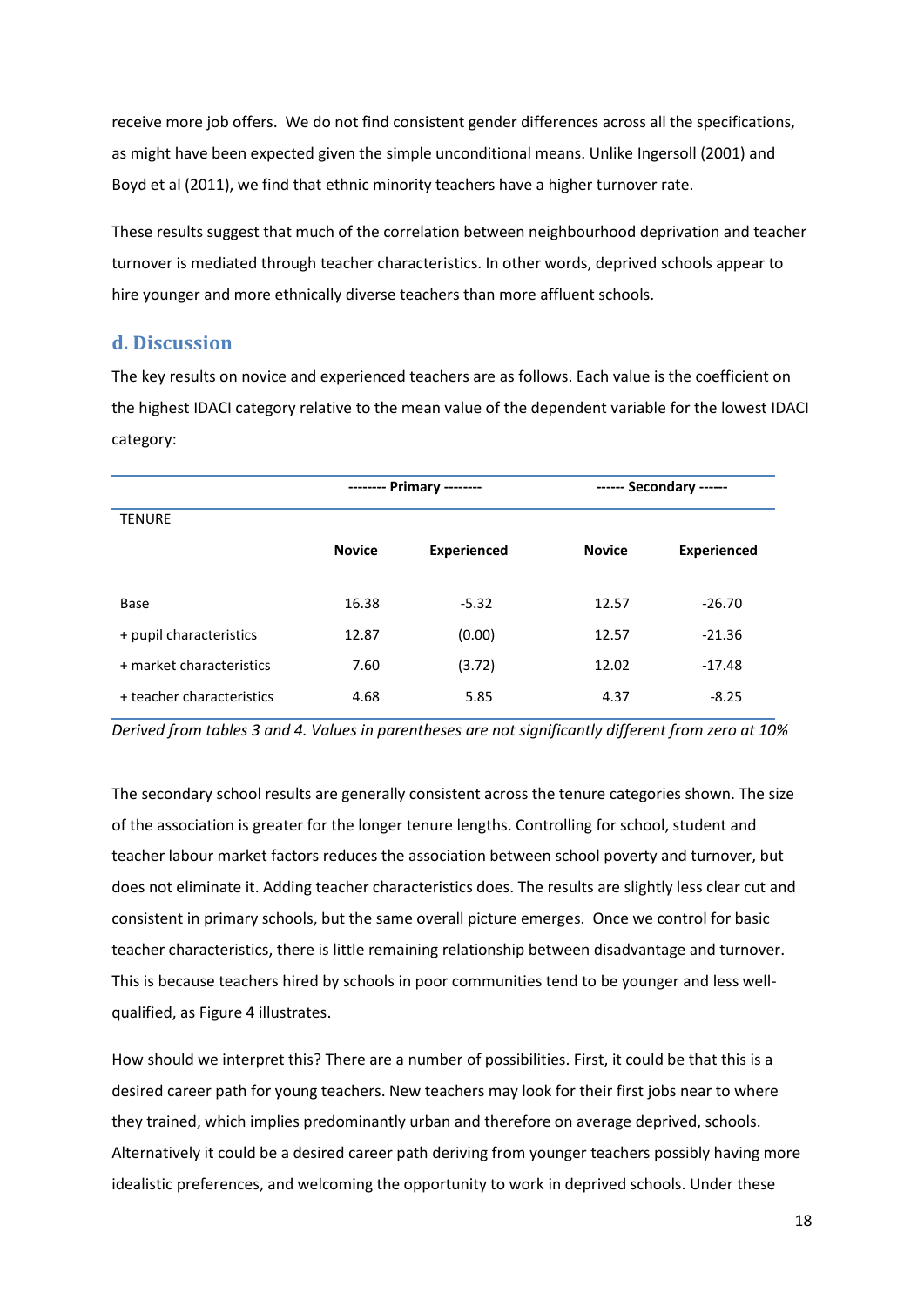interpretations, the market equilibrium allocation reflects the desire of younger teachers to work in deprived schools, and the higher turnover in such schools derives from this. The alternative interpretation is the matching story set above in which the more effective teachers sort on average into the more affluent schools, and the disproportionate number of inexperienced teachers in the poorer urban schools reflects the fact that these are the best teachers that those schools can hire<sup>17</sup>.

#### **6. Conclusion**

1

We study teacher turnover in England. We have shown that there is a positive raw association between the level of disadvantage in the neighbourhood that a school serves and the turnover rate of its teachers, although this is not large. For example, a secondary school in the most disadvantaged category has 2.3 percentage points more teachers with short tenure than does a school located in the most affluent quartile, or 12.6% higher. This association diminishes as we control for school, pupil and local teacher labour market characteristics, but is not eliminated. The remaining association is largely accounted for by teacher characteristics, with the schools in poorer neighbourhoods hiring much younger teachers on average. We interpret this market equilibrium allocation as either deriving from the preferences of young teachers, or as reflecting the low market attractiveness of disadvantaged schools.

We finally consider what our results mean for school effectiveness, and evaluate the contribution of differential turnover to the lower performance of schools with disadvantaged students. A simple framework is as follows. Consider a school with *N* teachers, who each teach *S* students. We abstract from growth or decline, the school remains the same size so always replaces teachers who leave. If the separation rate is  $\lambda$  per year, then there are  $\lambda N$  novice teachers<sup>18</sup> and the remaining  $(1 - \lambda)N$  are non-novice. The students taught by non-novice teachers each achieve a test score of *g*, but the students of novice teachers suffer an inexperience penalty of  $\delta$ , so achieve  $(1 - \delta)q$ . The total test score in the school is  $N(1 - \lambda)$ . S.g +  $N\lambda$ . S.g(1 –  $\delta$ ). The mean student score is g.(1 –  $\lambda \delta$ ). The higher is the separation rate or the inexperience penalty, the lower the mean test score.

Comparing two otherwise identical schools with high and low turnover, the gap in their test scores is equal to  $-g\,\partial\! (\lambda^H\! -\lambda^L\!)$ , or as a fraction of the low turnover school's mean score,  $-\,\partial\! (\lambda^H\! -\lambda^L\!)/ (1-\lambda^L\!$  $\delta$ . We can use the results obtained here plus an estimate of  $\delta$  to put a rough empirical magnitude on this. The results show a conditional gap in short tenure teachers in secondary schools of 2

<sup>&</sup>lt;sup>17</sup> If idealistic teachers are also ineffective teachers, then these two stories are not dis-similar, but we are unaware of any evidence available to date that can link teacher preferences and effectiveness. <sup>18</sup> Not all newly hired teachers will be teaching novices. About 40% of new hires in our data are of an age that makes them likely to be novices.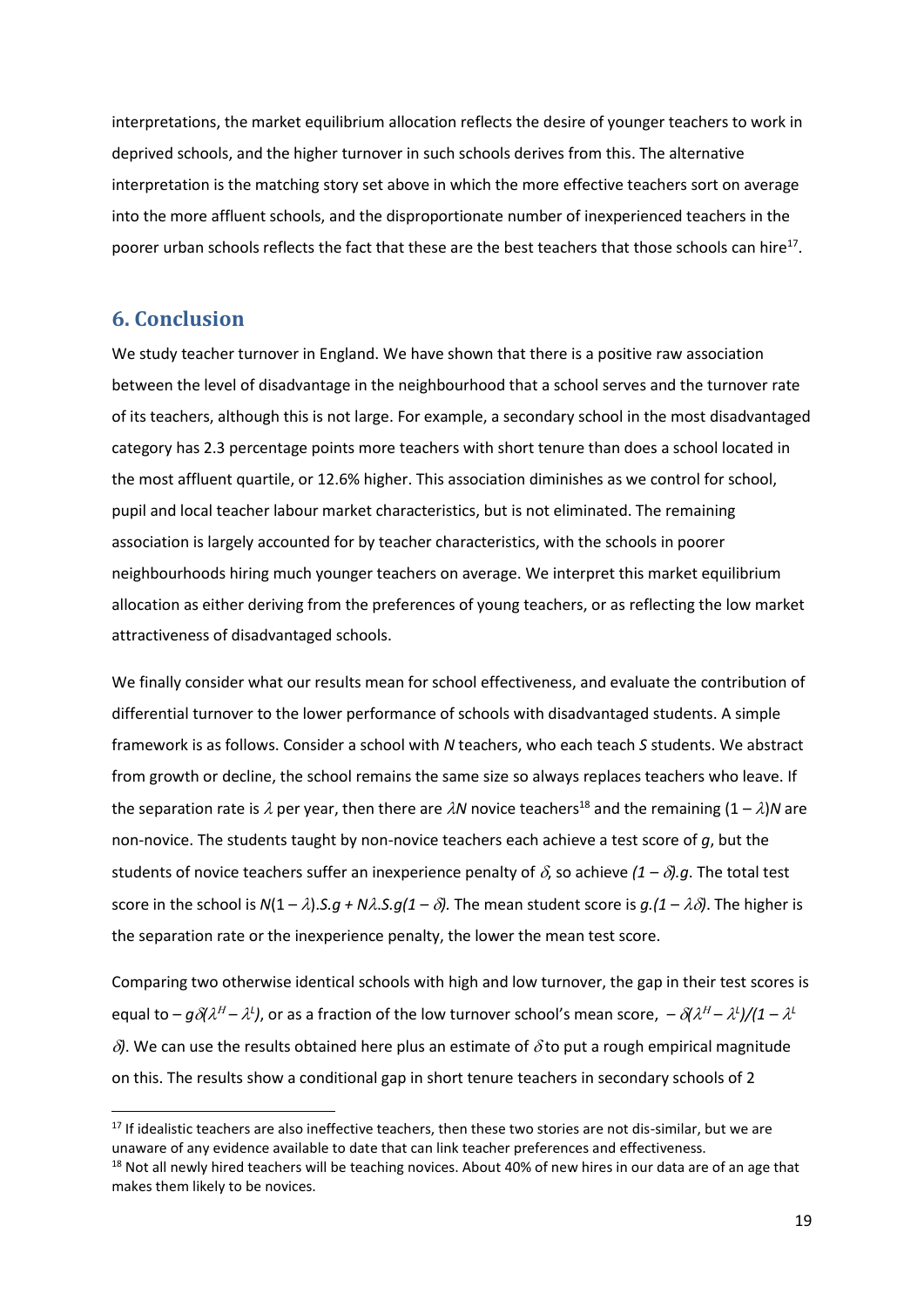percentage points. The mean short tenure fraction in the least poor schools is 0.18. We use an estimate<sup>19</sup> of  $\delta$  from Slater et al (2012): 0.042. Plugging these into the formula yields a gap in mean student test score relative to the test score in the low turnover school of 0.00085. This channel contributes almost nothing to the test score gaps between disadvantaged and affluent schools. Of course, there are likely to be costs to student progress from the disruption to their studies from new teachers, but differential teacher turnover does not seem likely to be able to explain much of the test score gap<sup>20</sup>.

While the direct impact of turnover differences cannot explain socio-economic test score gaps, we know that differences in teacher effectiveness in general are very substantial (see Slater et al, 2012). Analysis of the operation of the teacher labour market will give us a better understanding of how particular teachers are matched and re-matched with particular schools. The results in this paper provide a contribution to this research programme.

1

<sup>&</sup>lt;sup>19</sup> The novice penalty relative to the mean GCSE score.

 $20$  This finding fits with others using other data. Ronfeldt (2011) finds that within the same school and year, students in grade levels that experienced 100% turnover had 4-7% of a standard deviation lower test scores in math and 3-7% of a standard deviation lower in English Language Arts (ELA) as compared to grade levels with no turnover at all. Reducing teacher attrition rates from one-quarter of teachers leaving to none corresponds to an increase in student math achievement of about 2% of a standard deviation. Dolton and Newson (2003) find that increasing teacher turnover by 10% leads to SATS scores declining by 2% for English and 2.5% for Maths.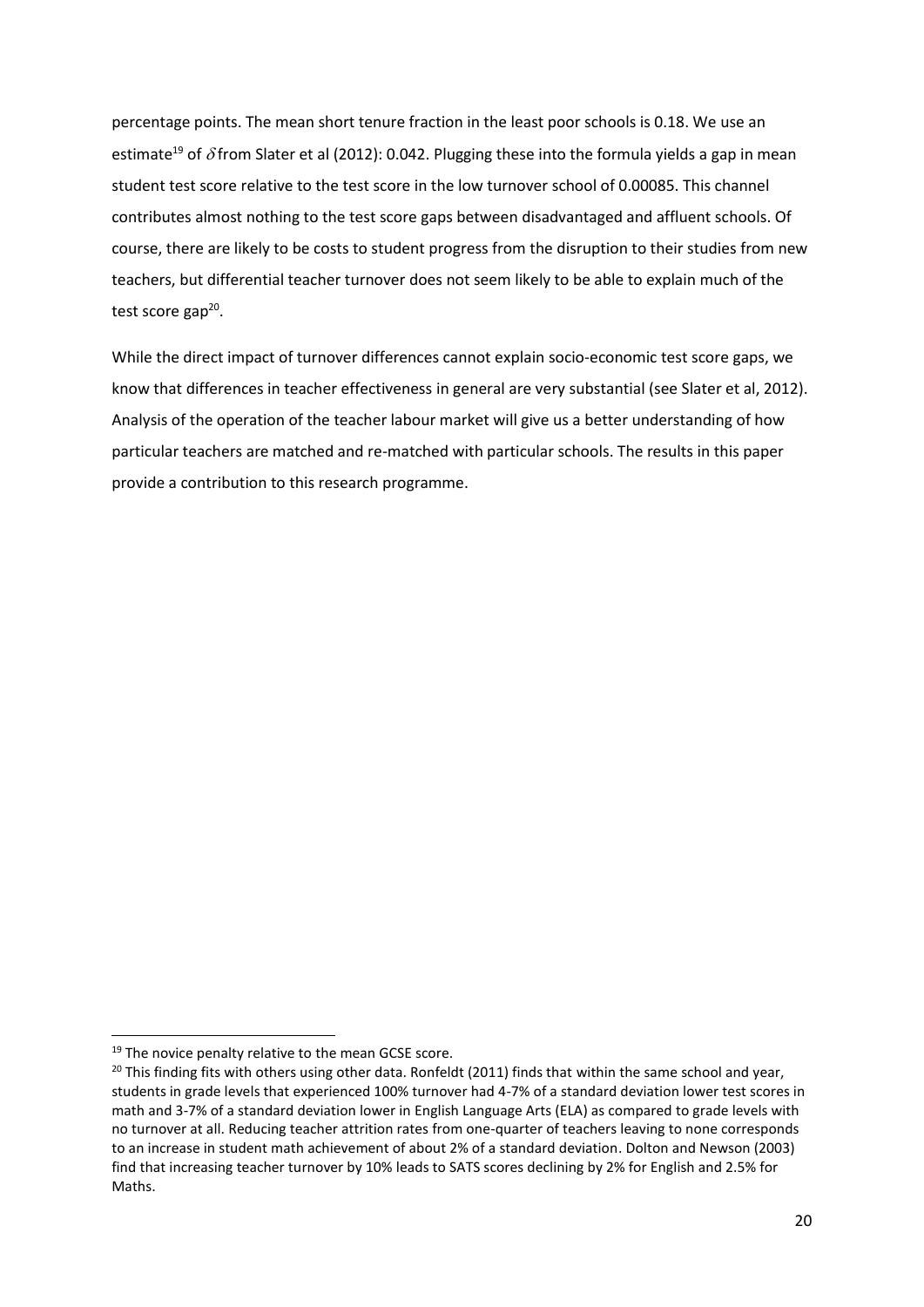#### **References**

- Allen, R., Burgess, S. and Mayo, J. (2012) 'The teacher labour market, teacher turnover and disadvantaged schools: new evidence for England' CMPO Working Paper 12/294. CMPO
- Bacolod, M. (2007) Do Alternative Opportunities Matter? The Role of Female Labor Markets in the Decline of Teacher Quality, *The Review of Economics and Statistics*, 89(4) pp. 737-751
- Barmby, P. (2006) Improving Teacher Recruitment and Retention: the Importance of Workload and Pupil Behaviour, *Educational Research*, 48(3) pp. 247-265
- Bartholomew, D.J. (1982) Stochastic Models for Social Processes, Third Edition. Wiley, London.
- Benson, J. (2011) An investigation of chief administrator turnover in international schools, *Journal of Research in International Education*, 10(1) pp. 87-103
- Boe, E., Bobbitt, S. and Cook, L. (1997) Whither didst thou go? Retention, Reassignment, Migration, and Attrition of Special and General Education Teachers from a National Perspective, *The Journal of Special Education*, 30(4) pp. 371-389
- Boe, E., Cook, L. and Sunderland, R. (2008) Teacher Turnover: Examining Exit Attrition, Teaching Area Transfer, and School Migration, *Exceptional Child*, 75(1) pp. 7-31
- Boe, E., Shin, S. and Cook, L. (2007) Does teacher preparation matter for beginning teachers in either special or general education?, *The Journal of Special Education*, 41(3) pp. 158-170
- Bonesrønning, H., Falch, T. and Strøm, B. (2005) Teacher Sorting, Teacher Quality and Student Composition, *European Economic Review*, 49(2) pp. 457-483
- Bonhomme, S., Jolivet, G. and Leuven, E. (2011) Estimation of Preferences for Job Attributes Using Job-to-Job Mobility: Teacher Turnover and School Characteristics, *Unpublished manuscript,*  **CREST**
- Boyd, D., Grossman, P., Lankford, H., Loeb, S. and Wyckoff, J. (2008) Who leaves? Teacher Attrition and Student Achievement. *NBER working paper series no. w14022*, (Cambridge, Mass., National Bureau of Economic Research)
- Boyd, D., Lankford, H., Loeb, S., Ronfeldt, M. and Wyckoff, J. (2011) The Role of Teacher Quality in Retention and Hiring: Using Applications-to-Transfer to Uncover Preferences of Teachers and Schools, *Journal of Policy Analysis and Management,* 30(1) pp. 88-110
- Boyd, D., Lankford, H., Loeb, S. and Wyckoff, J. (2005) Explaining the Short Careers of High-Achieving Teachers in Schools with Low-Performing Students, *American Economic Review*, 95(2) pp. 166-171
- Burgess, S. (2016) 'Human Capital and Education: The State of the Art in the Economics of Education' IZA DP 9885. IZA.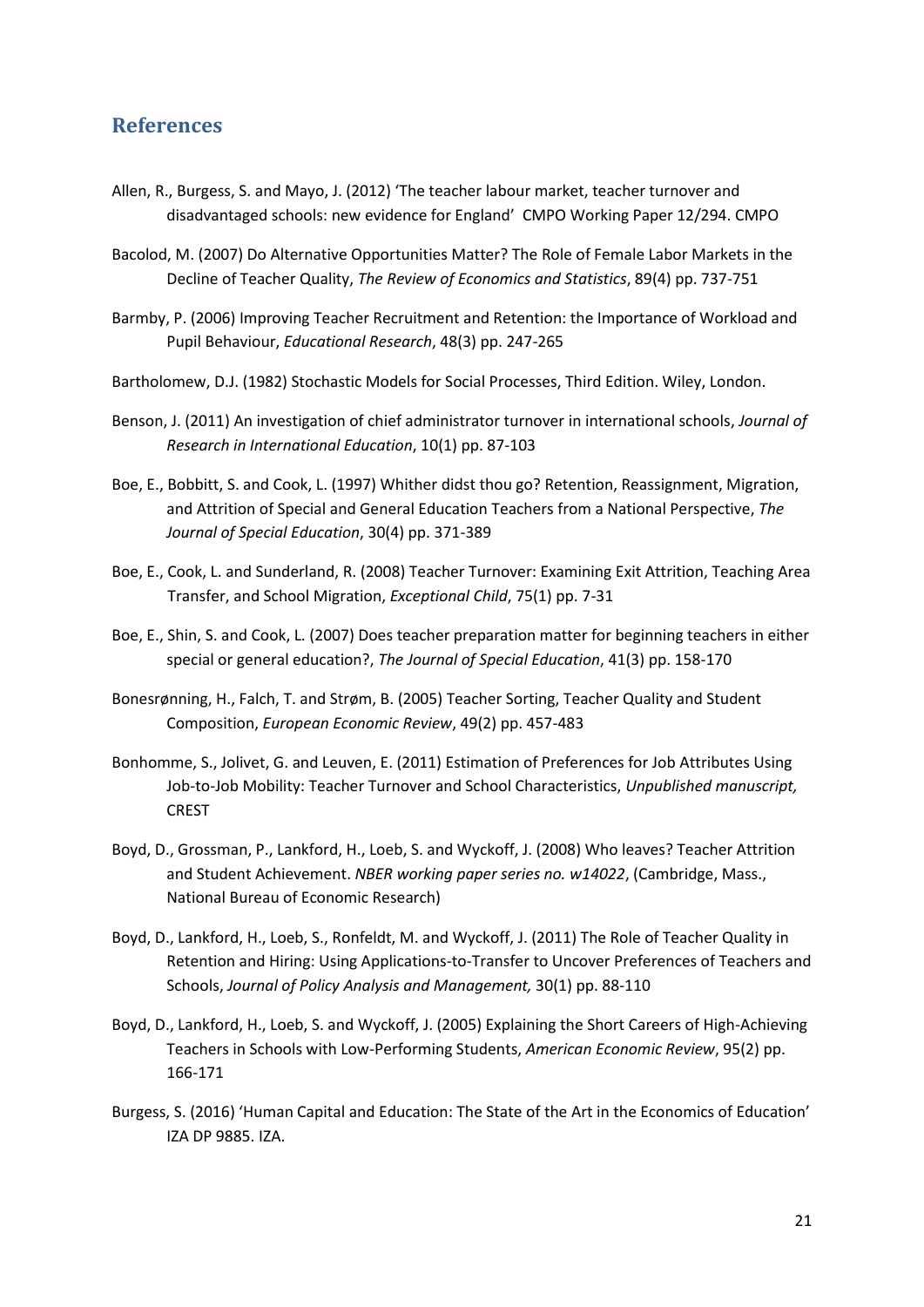- Bush, T. (2009) Editorial: Recruiting and Retaining Teachers and School Leaders, *Educational Management Administration and Leadership,* 37(5) pp. 571-573
- Darling-Hammond, L. (1984) Beyond the commission reports: The coming crisis in teaching. *Santa Monica, CA: Rand Corporation,* ED 248 245
- Dent, A. and Bond, S. (2008) An investigation into the location and commuting patterns of part-time and full-time workers in the United Kingdom, using information from the 2001 Census, Office for National Statistics
- Dolton, P. and van der Klauww, W. (1995) Leaving Teaching in the UK: A Duration Analysis, *The Economic Journal*, 105(429) pp. 431-444
- Dolton, P. and van der Klaauw, W. (1999) The Turnover of UK Teachers: A Competing Risks Explanation, *The Review of Economics and Statistics*, 81(3) pp. 543-552
- Dolton, P. and Newson, D. (2003) The Relationship between Teacher Turnover and Pupil Performance, *London Review of Education*, 1(2) pp. 132‐140
- Dolton, P., Tremayne, A. and Chung, T-P. (2003) The Economic Cycle and Teacher Supply, Education and Training Policy Division, OECD
- Gates, S., Ringel, J., Santibanez, L., Guarino, C., Ghosh-Dastidar, B. and Brown, A. (2006) Mobility and turnover among school principals, *Economics of Education Review*, 25(3) pp. 289-302
- Gilpin, G. (2011) Re-evaluating the Effect of Non-Teaching Wages on Teacher Attrition, *Economics of Education Review,* 30(4) pp. 598-616
- Grissmer, D. and Kirby, S. (1987) Teacher attrition: The uphill climb to staff the nation's schools, *Santa Monica, CA: Rand Corporation*
- Grissmer, D. and Kirby, S. (1992) Patterns of attrition among Indiana teachers, 1965-1987, *Santa Monica, CA:Rand Corporation*
- Haggstrom, G. W., Darling-Hammond, L. and Grissmer, D. (1988) Assessing Teacher Supply and Demand, *Santa Monica, CA: Rand Corporation*
- Hanushek, E., Kain, J. and Rivkin, S. (2004) Why Public Schools Lose Teachers, *The Journal of Human Resources*, 39(2) pp. 326-354
- Harris, D. and Adams, S. (2007) Understanding the Level and Causes of Teacher Turnover: A Comparison with other Professions, *Economics of Education Review*, 26(3) pp. 325-337
- Howson, J. (2008) The Labour Market for Teachers, *Policy Exchange, London*
- Hutchings, M. (2011) What impact does the wider economic situation have on teachers' career decisions? A literature review (Research Report DFE-RR136), Report commissioned by the Department for Education, London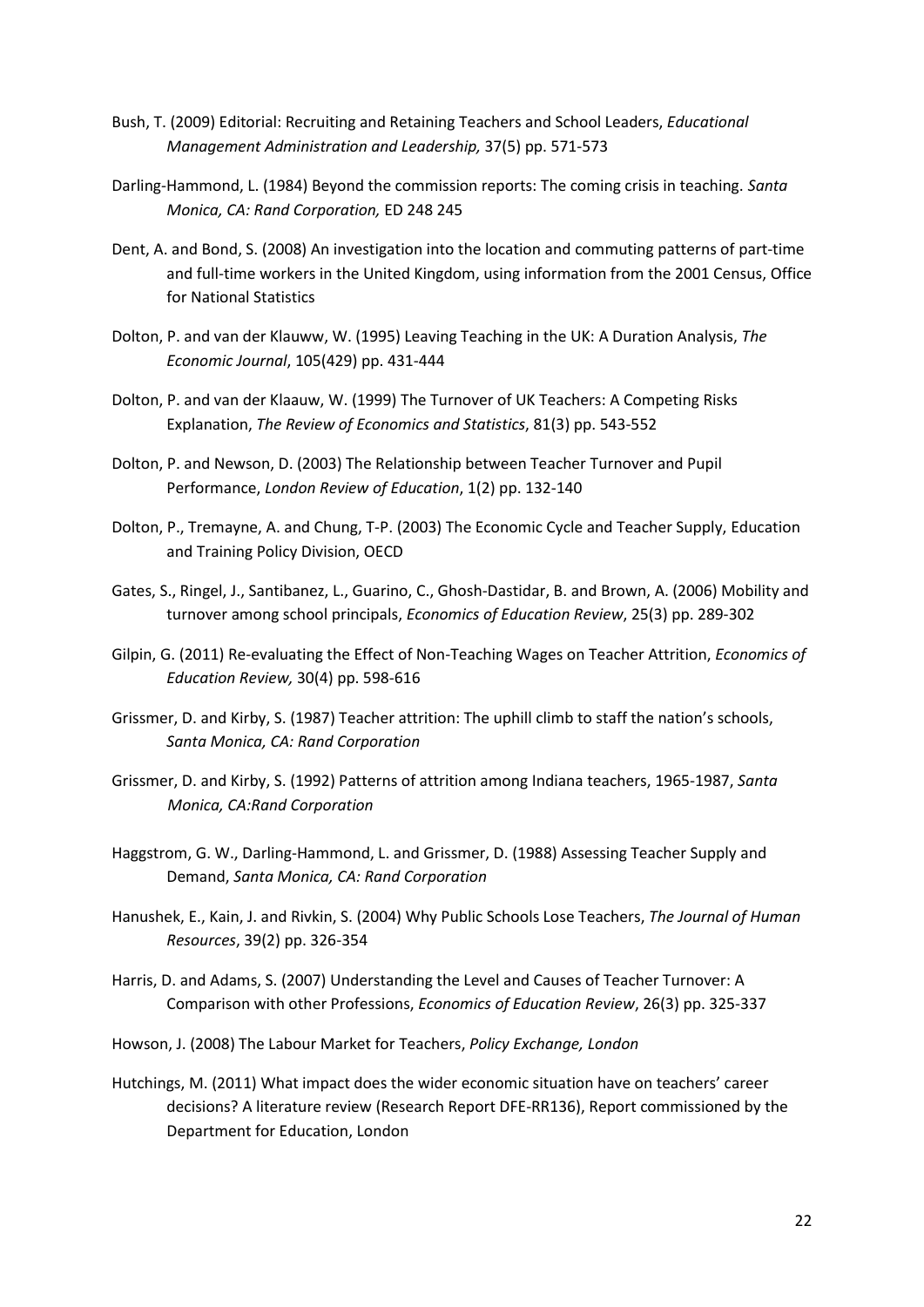- Ingersoll, R. (2001) Teacher Turnover and Teacher Shortages: An Organizational Analysis, *American Educational Research Journal*, 38(3) pp. 499-534
- Ingersoll, R. (2004) Why Do High-Poverty Schools Have Difficulty Staffing Their Classrooms with Qualified Teachers?, Report prepared for Renewing our Schools, Securing our Future: A National Task Force on Public Education, Center for American Progress, Institute for America's Future
- Ingersoll, R. (2011) Do We Produce Enough Mathematics and Science Teachers?, *Phi Delta Kappan*, 92(6) pp. 37-41
- Jackson, C. K. (2010) A Little Now for a Lot Later: A Look at a Texas Advanced Placement Incentive Program, *Journal of Human Resources*, 45(3), pp. 591-639
- Karbownik, K. (2011) The Pecuniary and the Non-Pecuniary Determinants of Teacher Turnover, *Uppsala University & UCLS*
- Krieg, J. (2006) Teacher quality and attrition, *Economics of Education Review*, 25(1) pp. 13-27
- Lise, J., Meghir, C. and Robin, J-M (2009) Matching, Sorting and Wages. Mimeo.
- Loeb, S., Kalogrides, D. and Béteille, T. (2011) Effective Schools: Demonstrating Recruitment, Assignment, Development, and Retention of Effective Teachers, *NBER working paper series no. w17177*, (Cambridge, Mass., National Bureau of Economic Research)
- Müller, F., Hanfstingl, B. and Andreitz, I. (2009) Conditions and Effects of Self-Determined Teacher Motivation, *Erziehung und Unterricht*, 159 pp. 142–152
- Murnane, R. and Olsen, R. (1989) The Effects of Salaries and Opportunity Costs on Duration in Teaching: Evidence from Michigan, *The Review of Economics and Statistics*, 71(2) pp. 347- 352
- Murnane, R. and Olsen, R. (1990) The Effects of Salaries and Opportunity Costs on Length of Stay in Teaching: Evidence from North Carolina, *The Journal of Human Resources*, 25(1) pp. 106-124
- Podgursky, M., Monroe, R. and Watson, D. (2004) The academic quality of public school teachers: an analysis of entry and exit behaviour, *Economics of Education Review*, 23(5) pp. 507-518
- Rockoff, J. (2004) The Impact of Individual Teachers on Student Achievement: Evidence from Panel Data, *The American Economic Review*, 94(2) pp. 247-252
- Ronfeldt, M., Lankford, H., Loeb, S. and Wyckoff, J. (2011) How Teacher Turnover Harms Student Achievement, *NBER working paper series no. w17176*, (Cambridge, Mass., National Bureau of Economic Research)

Schools and Staffing Survey (1990-91), *National Center for Education Statistics*

Schools and Staffing Survey (2003-04), *National Center for Education Statistics*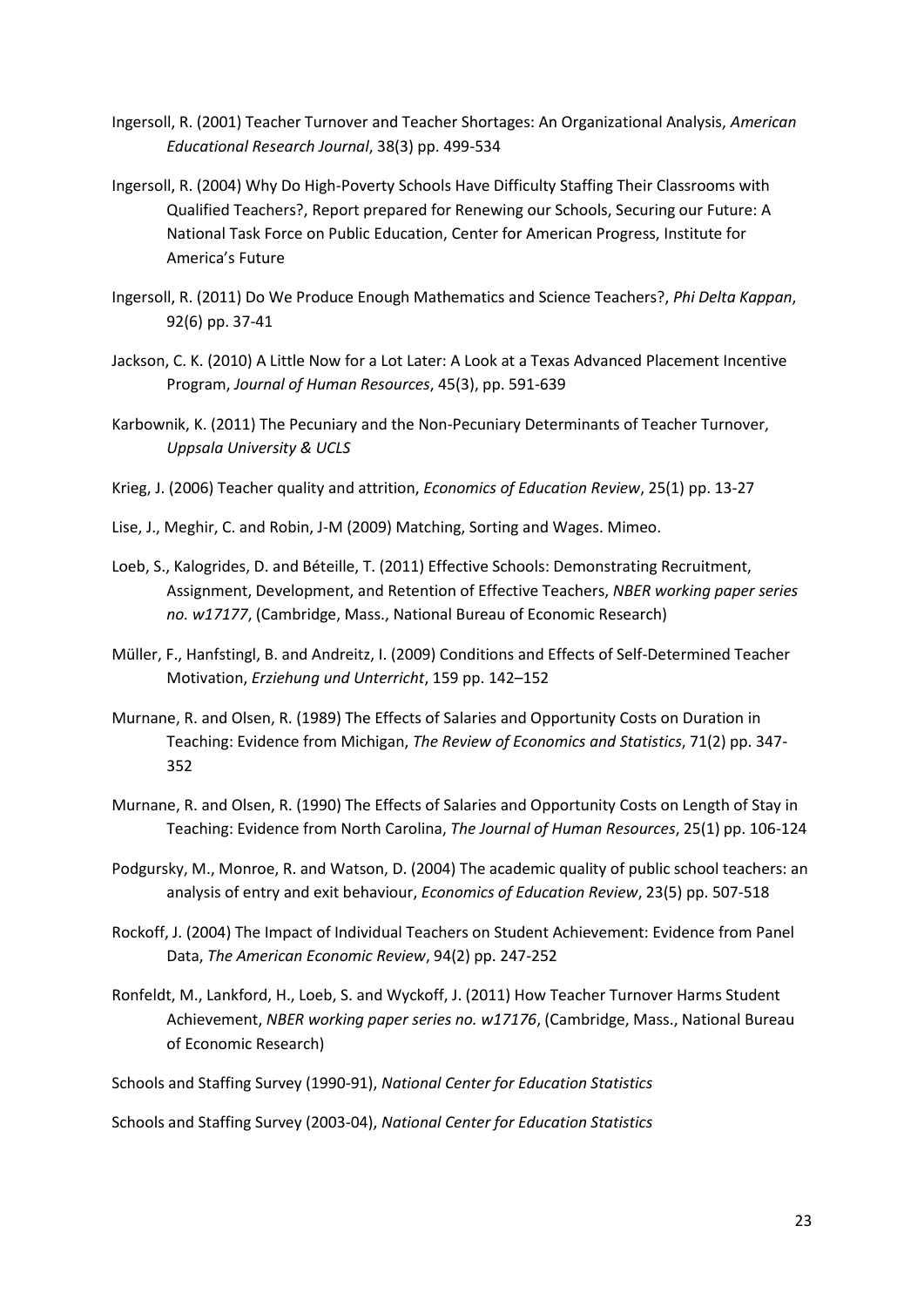- School Workforce Census: Preparation and Guidance for School Employed Staff (2010), *Department for Education, London*
- Shimer, R. and Smith, L. (2000) Assortative Matching and Search Econometrica vol. 68: 343 369
- Slater, H., Davies, N. and Burgess, S. (2012) Do teachers matter? Measuring the variation in teacher effectiveness in England *Oxford Bulletin of Economics and Statistics* Vol. 74 (5) pp. 629–645
- Smithers, A. and Robinson, P. (2001) Teacher Turnover, Wastage and Movements between Schools, *Centre for Education and Employment Research*
- Smithers, A. and Robinson, P. (2003) Teacher Turnover, Wastage and Movements between Schools, *DfES Research Report 430*
- Smithers, A. and Robinson, P. (2004) Teacher Turnover, Wastage and Movements between Schools, *DfES Research Report 553*
- Smithers, A. and Robinson, P. (2005) Teacher Turnover, Wastage and Movements between Schools, *DfES Research Report 640*
- Stuit, D. and Smith, T. (2009) Teacher Turnover in Charter Schools, National Center on School Choice, Vanderbilt University
- Teacher Follow-Up Survey (1991-92), *National Center for Education Statistics*
- Teacher Follow-Up Survey (2004-05), *National Center for Education Statistics*
- Teacher Resignation and Recruitment Survey Report no.40 (2008), *National Foundation for Educational Research and Local Government Association*
- Theobald, N. (1990) An Examination of the Influence of Personal, Professional, and School District Characteristics on Public School Teacher Retention, *Economics of Education Review*, 9(3) pp. 241-250
- Tracey, L., Home, M., Mitchell, N., Hobson, A., Malderez, A., Biddulph, M., Pell, G. and Ashby, P. (2008) Teachers' Experiences of their Second Year in Post: Findings from Phase IV of the Becoming a Teacher Project, *Nottingham: Department for Children, Schools and Families*
- York Consulting Ltd (2005), Recruitment and retention in the post-16 learning and skills sector, Report commissioned by Department for Education and Skills*,* Research Report RR697
- Zabalza, A. (1978) Internal Labour Mobility in the Teaching Profession, *The Economic Journal*, 88(350) pp. 314-330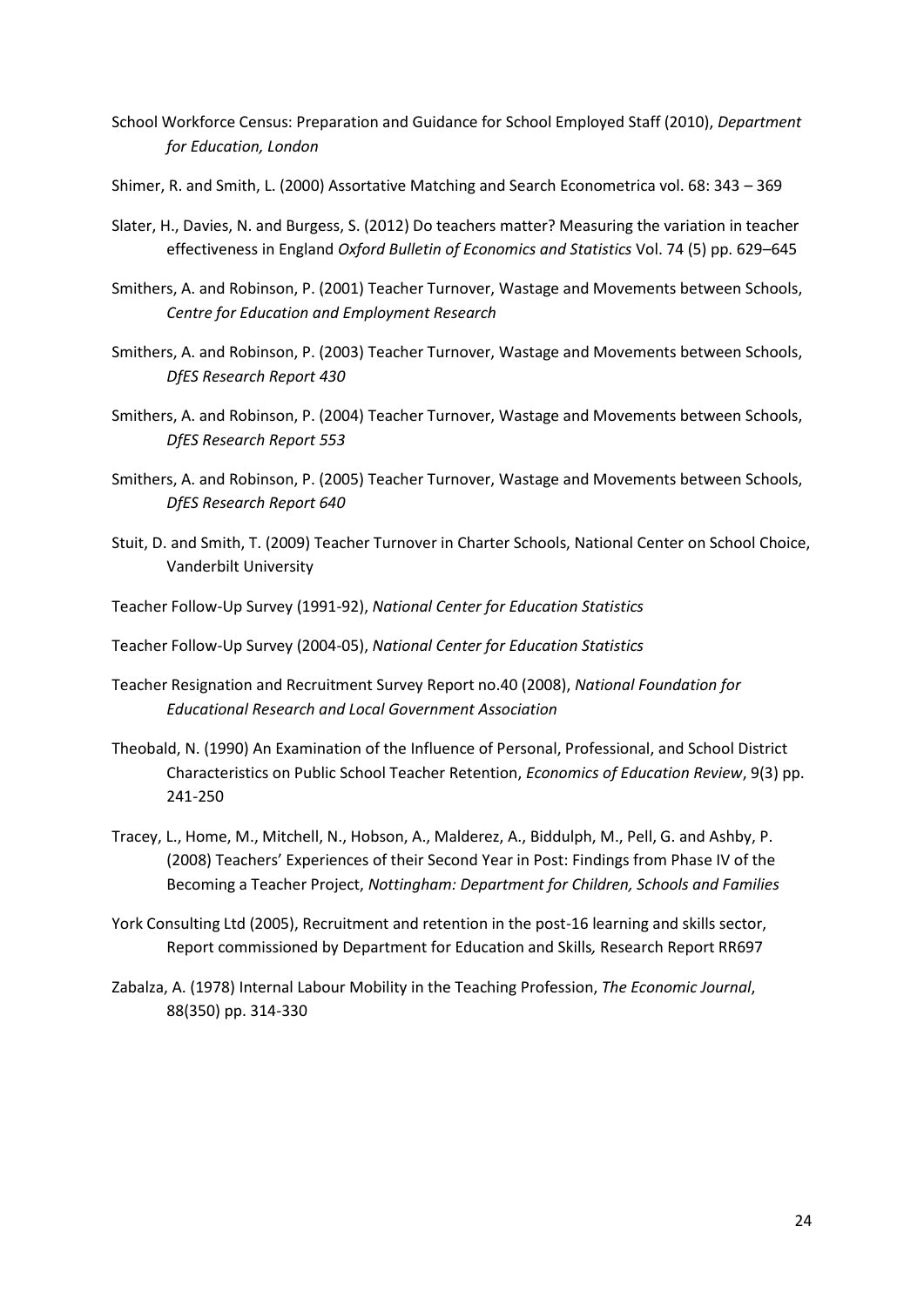## **Figures**





**Figure 2: % Tenure 10+ years**

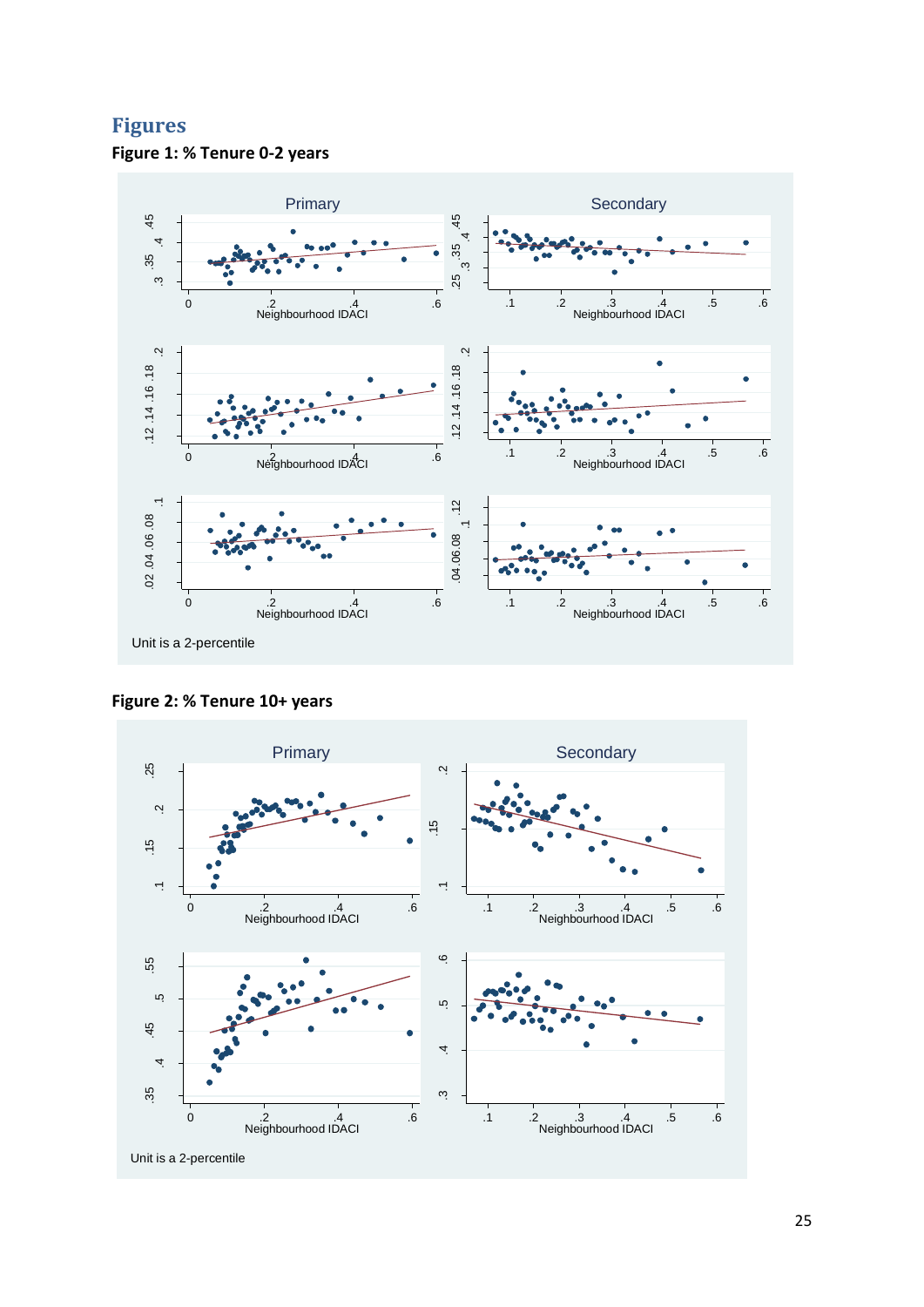



**Figure 4: Teacher characteristics and school disadvantage**

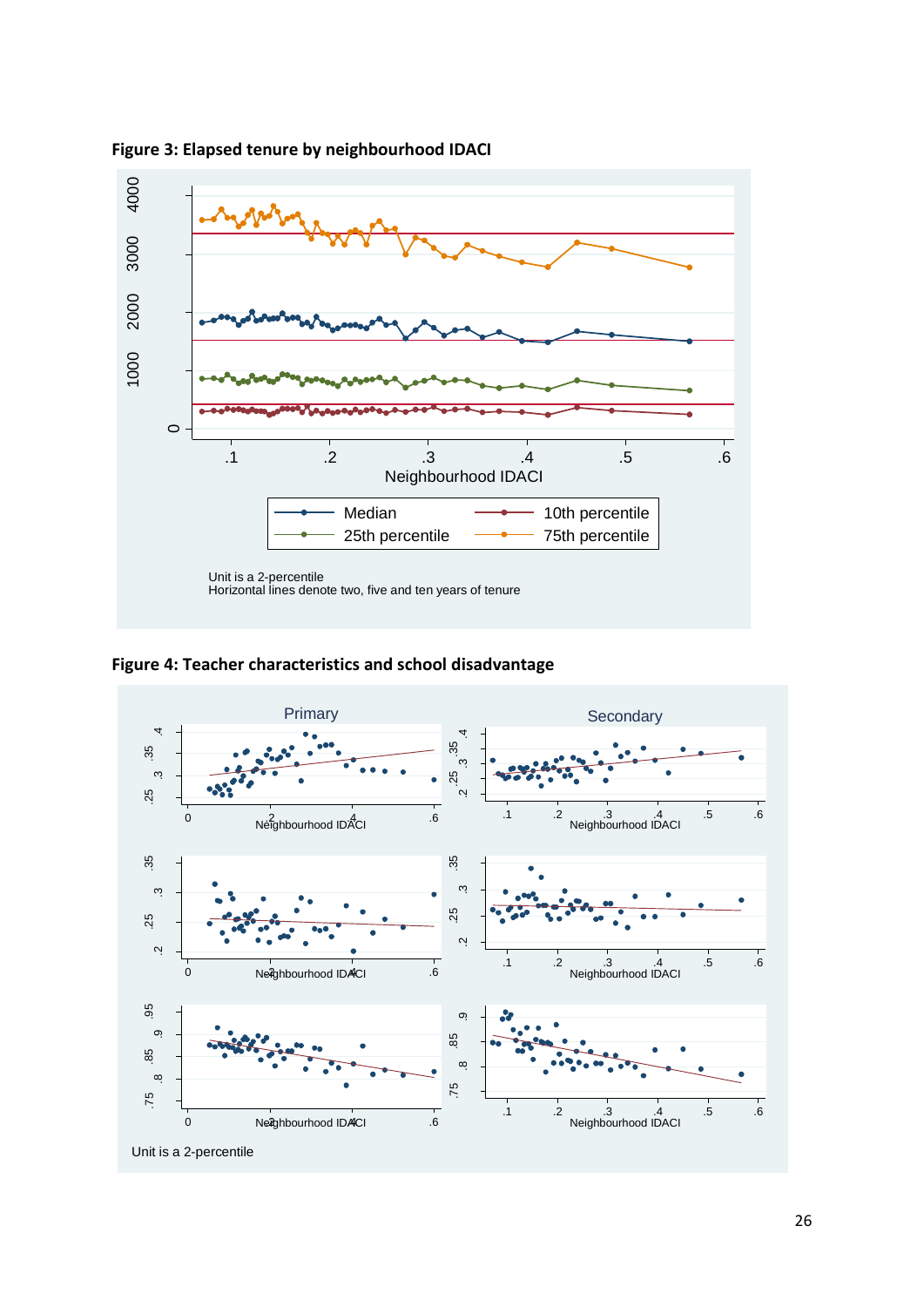# **Tables**

|                              | ---Primary--- | ---Secondary-- |  |  |
|------------------------------|---------------|----------------|--|--|
|                              |               |                |  |  |
| Gender                       |               |                |  |  |
| Male                         | 11.1          | 35.9           |  |  |
| Female                       | 88.9          | 64.1           |  |  |
| Age category                 |               |                |  |  |
| Age $<=$ 30                  | 28.9          | 29.1           |  |  |
| $30 <$ Age $\le$ 50          | 51.7          | 51.0           |  |  |
| Age > 50                     | 19.4          | 19.9           |  |  |
| <b>Highest Qualification</b> |               |                |  |  |
| Degree or higher             | 62.6          | 78.2           |  |  |
| <b>BEd</b>                   | 21.4          | 7.4            |  |  |
| <b>PGCE</b>                  | 2.8           | 3.4            |  |  |
| Other qualification          | 6.1           | 3.2            |  |  |
| <b>Ethnicity</b>             |               |                |  |  |
| Asian excl Chinese ethnicity | 2.7           | 3.6            |  |  |
| <b>Black ethnicity</b>       | 1.3           | 2.5            |  |  |
| Other incl Chinese ethnicity | 0.9           | 1.1            |  |  |
| White ethnicity              | 91.6          | 87.6           |  |  |
| N                            | 171,410       | 172,137        |  |  |

#### **Table 1: Teacher numbers and characteristics**

Note: Classroom teachers only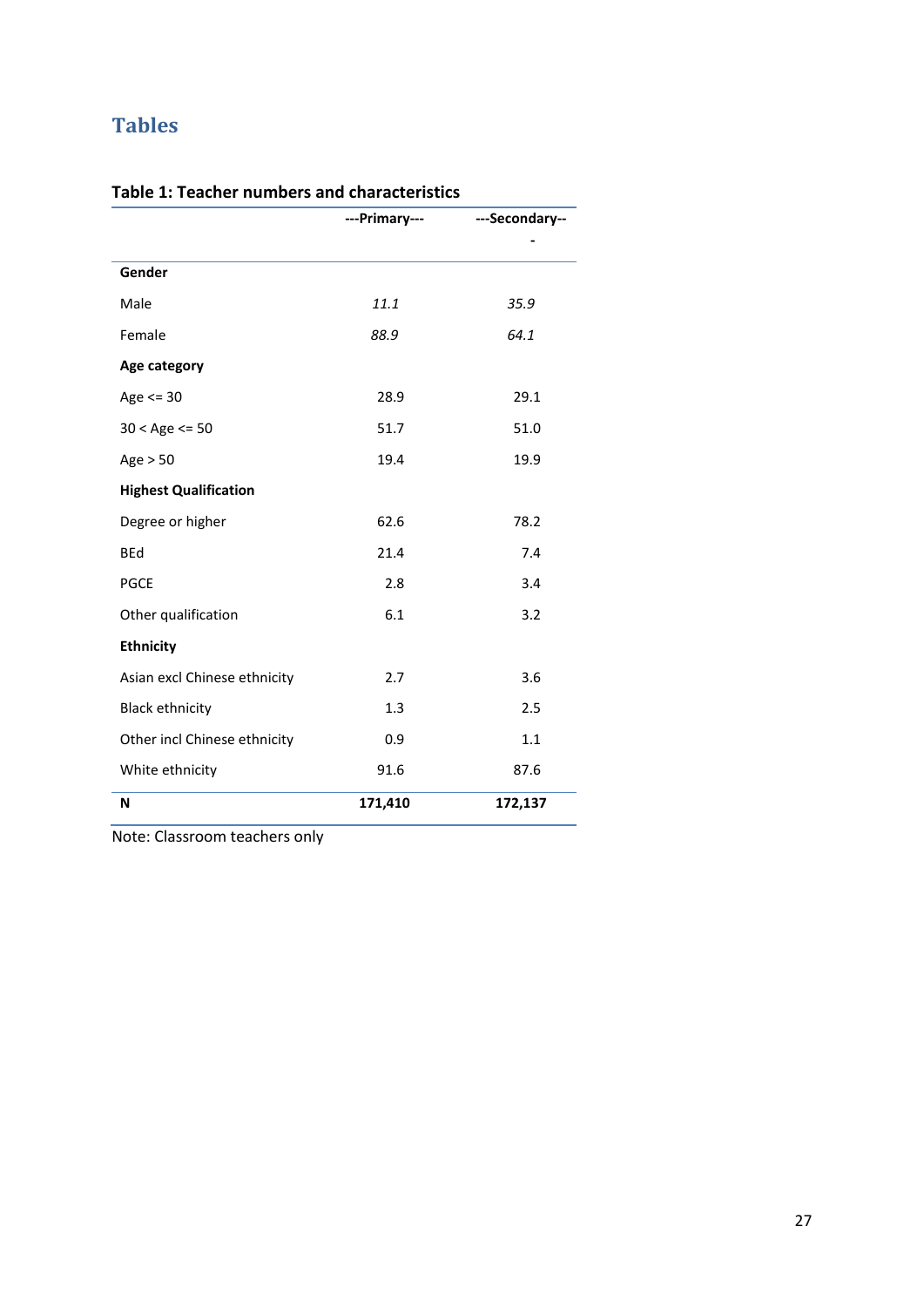#### **Table 2: Tenure descriptive statistics**

|                                   |                     |        |         |         | Secondar |                  |           | Age $<=30$ | 30 <age<5< th=""><th>Age&gt;5</th><th>London</th><th>Non-</th></age<5<> | Age>5  | London | Non-    |
|-----------------------------------|---------------------|--------|---------|---------|----------|------------------|-----------|------------|-------------------------------------------------------------------------|--------|--------|---------|
|                                   | <b>All teachers</b> | Male   | Female  | Primary | v        | <b>Full-time</b> | Part-time |            | 0                                                                       | 0      |        | London  |
| Average elapsed<br>tenure (years) | 6.7                 | 6.8    | 6.6     | 6.5     | 6.9      | 6.6              | 6.8       | 6.2        | 6.7                                                                     | 7.3    | 5.8    | 6.9     |
| <b>Tenure distribution</b><br>(%) |                     |        |         |         |          |                  |           |            |                                                                         |        |        |         |
| 0-2 years                         | 19.4                | 20.4   | 19.2    | 19.5    | 19.4     | 21.6             | 12.4      | 37.9       | 14.1                                                                    | 6.3    | 23.5   | 18.7    |
| Of which hired this<br>year       | 7.5                 | 7.9    | 7.4     | 7.7     | 7.3      | 8.6              | 4.2       | 15.6       | 5.2                                                                     | 1.8    | 9.1    | 7.3     |
| 2-5 years                         | 36.8                | 37.0   | 36.7    | 36.6    | 37.0     | 38.7             | 30.7      | 51.6       | 35.7                                                                    | 18.0   | 38.7   | 36.5    |
| 5-10 years                        | 24.8                | 23.5   | 25.2    | 24.8    | 24.8     | 22.7             | 31.5      | 10.4       | 32.6                                                                    | 25.6   | 23.0   | 25.2    |
| 10 years or more                  | 18.9                | 19.1   | 18.9    | 19.1    | 18.8     | 16.9             | 25.4      | 0.0        | 17.7                                                                    | 50.1   | 14.9   | 19.7    |
| $\mathbf N$                       | 343,547             | 80,704 | 262,843 | 172,137 | 171,410  | 262,020          | 81,527    | 99,564     | 176,457                                                                 | 67,526 | 53,434 | 290,113 |

Note: Classroom teachers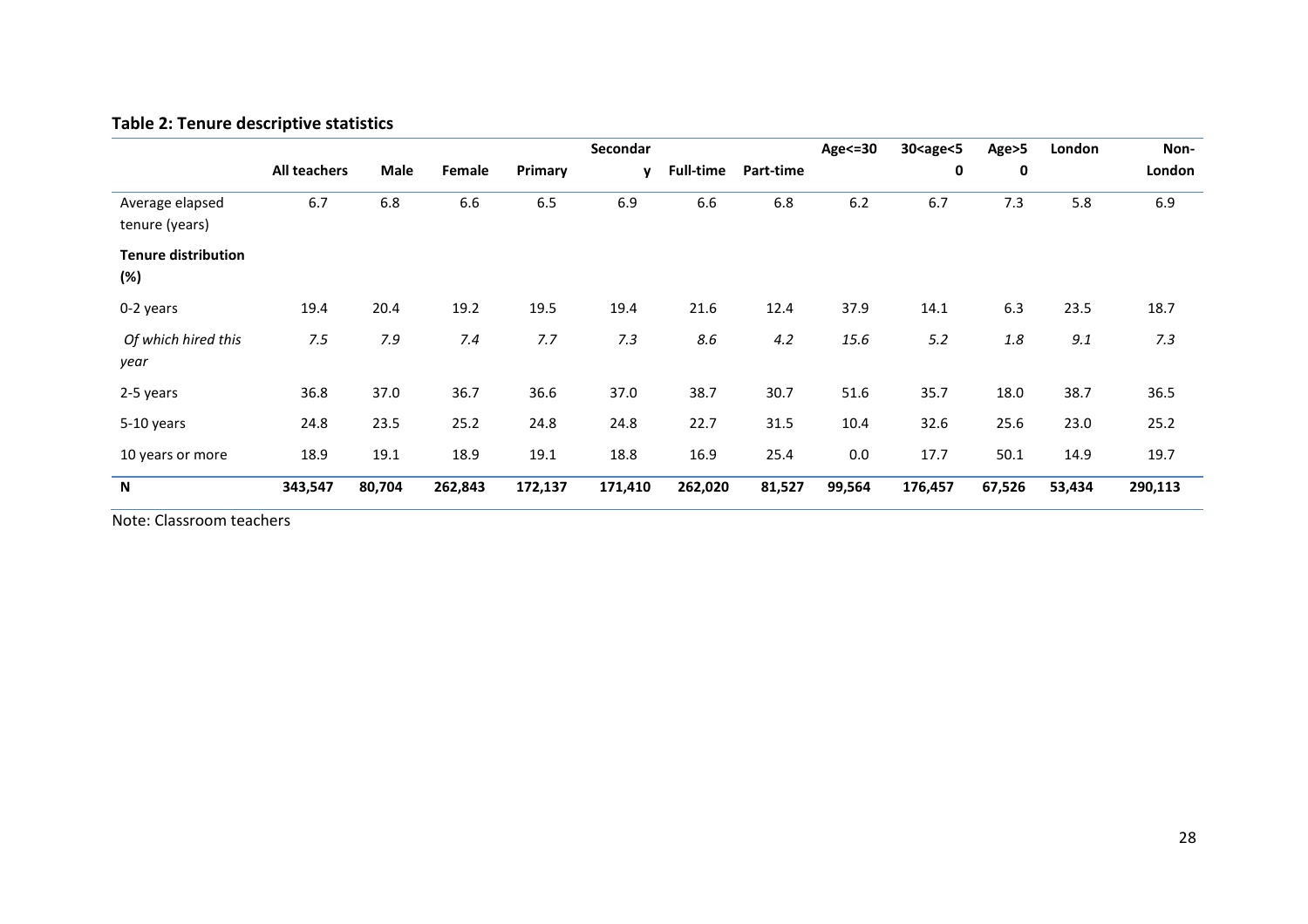|                                                | 0.15 < Neighbourhood IDACI<br>$\leq 0.2$ |           | 0.2 < Neighbourhood IDACI<br>$\leq 0.3$ |           | Neighbourhood IDACI > 0.3 |           |           |  |
|------------------------------------------------|------------------------------------------|-----------|-----------------------------------------|-----------|---------------------------|-----------|-----------|--|
|                                                | Beta                                     | <b>SE</b> | <b>Beta</b>                             | <b>SE</b> | <b>Beta</b>               | <b>SE</b> | R-squared |  |
| <b>TENURE 0-2 YEARS:</b>                       |                                          |           |                                         |           |                           |           |           |  |
| Base case                                      | $0.010**$                                | 0.004     | $0.033***$                              | 0.004     | $0.028***$                | 0.004     | 0.083     |  |
| With pupil characteristics                     | $0.010**$                                | 0.004     | $0.031***$                              | 0.004     | $0.022***$                | 0.004     | 0.085     |  |
| With pupil and market characteristics          | $0.007*$                                 | 0.004     | $0.024***$                              | 0.005     | $0.013***$                | 0.005     | 0.087     |  |
| With pupil, market and teacher characteristics | 0.001                                    | 0.004     | $0.011***$                              | 0.004     | 0.004                     | 0.004     | 0.243     |  |
| TENURE 10+ YEARS:                              |                                          |           |                                         |           |                           |           |           |  |
| Base case                                      | $-0.001$                                 | 0.004     | $-0.016***$                             | 0.004     | $-0.010**$                | 0.004     | 0.176     |  |
| With pupil characteristics                     | $\Omega$                                 | 0.004     | $-0.012***$                             | 0.004     | $\Omega$                  | 0.004     | 0.181     |  |
| With pupil and market characteristics          | 0.001                                    | 0.004     | $-0.007*$                               | 0.004     | 0.007                     | 0.005     | 0.192     |  |
| With pupil, market and teacher characteristics | $0.008**$                                | 0.004     | 0.003                                   | 0.004     | $0.013***$                | 0.004     | 0.374     |  |
| <b>AVERAGE ELAPSED TENURE:</b>                 |                                          |           |                                         |           |                           |           |           |  |
| Base case                                      | $-0.084$                                 | 0.070     | $-0.357***$                             | 0.070     | $-0.329**$                | 0.068     | 0.175     |  |
| With pupil characteristics                     | $-0.065$                                 | 0.070     | $-0.287***$                             | 0.070     | $-0.147**$                | 0.072     | 0.181     |  |
| With pupil and market characteristics          | $-0.029$                                 | 0.070     | $-0.181**$                              | 0.072     | 0.005                     | 0.076     | 0.191     |  |
| With pupil, market and teacher characteristics | $0.109*$                                 | 0.059     | 0.041                                   | 0.060     | $0.154**$                 | 0.063     | 0.451     |  |

#### **Table 3: Regression analysis of poverty and teacher turnover – Primary schools**

Notes: Unit of observation is a school. The first two regressions in each set have 16,268 observations; the other regressions have 16,267 observations. Each row is a regression, only reporting the coefficients on the IDACI variables relative to the omitted category of low IDACI (IDACI <= 0.15). Dependent variables are: the proportion of teachers with tenure 0-2 years, the proportion of teachers 10+ years; average elapsed tenure. \* indicates significant at 10%, \*\* indicates significant at 5%, \*\*\* indicates significant at 1%

 Variables included in all regressions are: pupil growth rate, school size dummies, sixth form, inner/outer London pay regions, local authority and urban dummies Pupil characteristics are: ethnicity, proportion of female students, SEN status and EAL status

 Market characteristics included: school pay premium, market density dummies, and competitor pay premium, pupil growth rate and %FSM dummies Teacher characteristics are: age, gender, age/gender interaction terms, ethnicity, full-time/part-time dummy and shortage/surplus subject dummy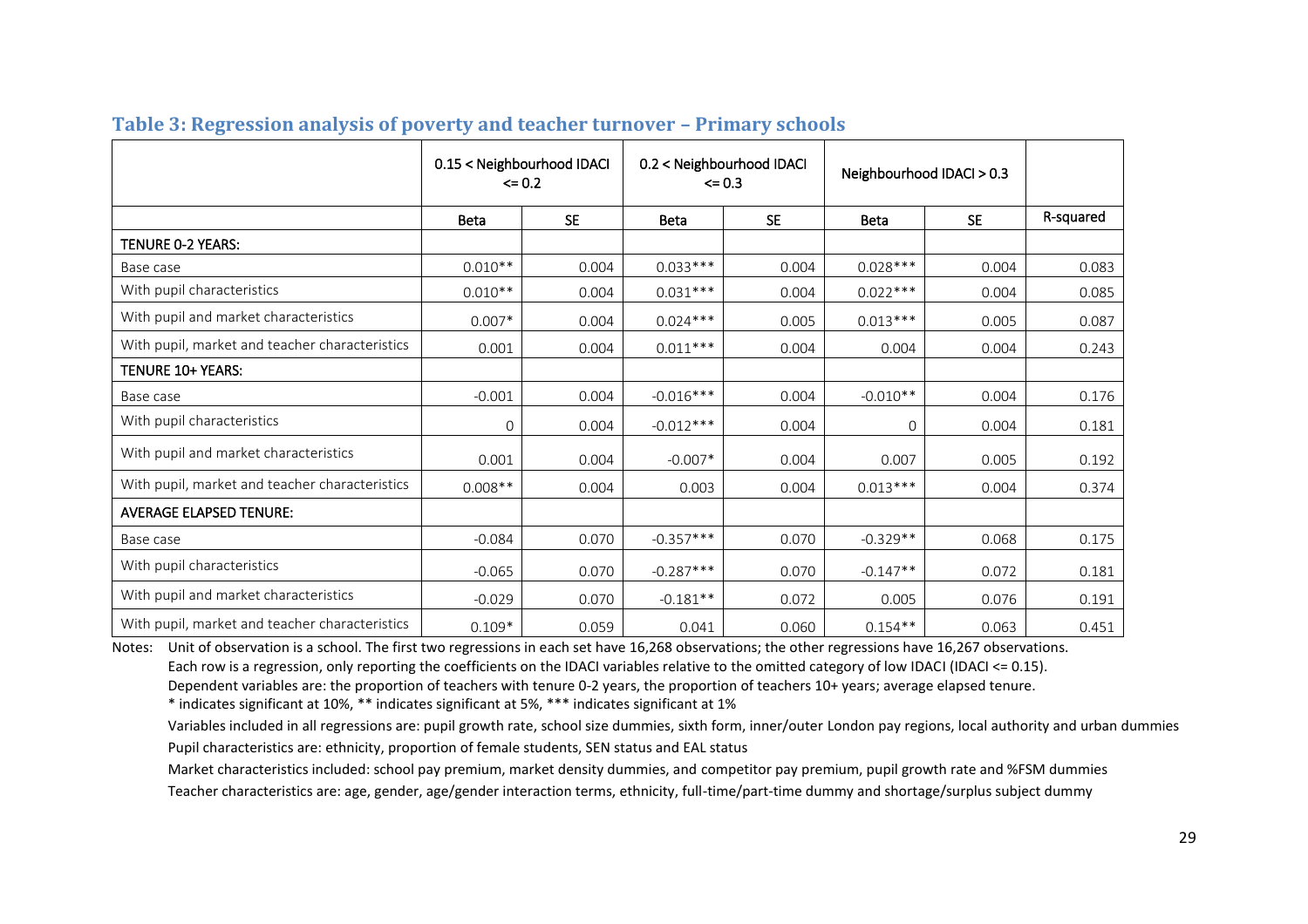|                                                | 0.15 < Neighbourhood IDACI<br>0.2 < Neighbourhood IDACI<br>Neighbourhood IDACI > 0.3<br>$\leq 0.2$<br>$\leq 0.3$ |           |             |           |             |           |           |
|------------------------------------------------|------------------------------------------------------------------------------------------------------------------|-----------|-------------|-----------|-------------|-----------|-----------|
|                                                | <b>Beta</b>                                                                                                      | <b>SE</b> | Beta        | <b>SE</b> | <b>Beta</b> | <b>SE</b> | R-squared |
| <b>TENURE 0-2 YEARS:</b>                       |                                                                                                                  |           |             |           |             |           |           |
| Base case                                      | 0                                                                                                                | 0.005     | $0.018***$  | 0.006     | $0.023***$  | 0.007     | 0.187     |
| With pupil characteristics                     | 0.001                                                                                                            | 0.006     | $0.018***$  | 0.006     | $0.023***$  | 0.007     | 0.189     |
| With pupil and market characteristics          | 0.001                                                                                                            | 0.006     | $0.018***$  | 0.006     | $0.022***$  | 0.007     | 0.192     |
| With pupil, market and teacher characteristics | $-0.006$                                                                                                         | 0.005     | 0.005       | 0.005     | 0.006       | 0.007     | 0.340     |
| TENURE 10+ YEARS:                              |                                                                                                                  |           |             |           |             |           |           |
| Base case                                      | $-0.016***$                                                                                                      | 0.005     | $-0.035***$ | 0.006     | $-0.055***$ | 0.007     | 0.321     |
| With pupil characteristics                     | $-0.014***$                                                                                                      | 0.005     | $-0.030***$ | 0.006     | $-0.044***$ | 0.007     | 0.332     |
| With pupil and market characteristics          | $-0.013**$                                                                                                       | 0.005     | $-0.027***$ | 0.006     | $-0.036***$ | 0.007     | 0.336     |
| With pupil, market and teacher characteristics | $-0.003$                                                                                                         | 0.004     | $-0.009*$   | 0.005     | $-0.016***$ | 0.006     | 0.540     |
| <b>AVERAGE ELAPSED TENURE:</b>                 |                                                                                                                  |           |             |           |             |           |           |
| Base case                                      | $-0.320***$                                                                                                      | 0.102     | $-0.662***$ | 0.110     | $-1.032***$ | 0.133     | 0.286     |
| With pupil characteristics                     | $-0.285***$                                                                                                      | 0.102     | $-0.573***$ | 0.113     | $-0.842**$  | 0.145     | 0.295     |
| With pupil and market characteristics          | $-0.274***$                                                                                                      | 0.102     | $-0.508***$ | 0.116     | $-0.707***$ | 0.151     | 0.298     |
| With pupil, market and teacher characteristics | $-0.059$                                                                                                         | 0.080     | $-0.144$    | 0.090     | $-0.283**$  | 0.118     | 0.575     |

#### **Table 4: Regression analysis of poverty and teacher turnover – Secondary schools**

Notes: Unit of observation is a school. The first two regressions in each set have 2,770 observations; the other regressions have 2,769 observations. Each row is a regression, only reporting the coefficients on the IDACI variables relative to the omitted category of low IDACI (IDACI <= 0.15). Dependent variables are: the proportion of teachers with tenure 0-2 years, the proportion of teachers 10+ years; average elapsed tenure.

\* indicates significant at 10%, \*\* indicates significant at 5%, \*\*\* indicates significant at 1%

 Variables included in all regressions are: pupil growth rate, school size dummies, sixth form, inner/outer London pay regions, local authority and urban dummies Pupil characteristics are: ethnicity, proportion of female students, SEN status and EAL status

 Market characteristics included: school pay premium, market density dummies, and competitor pay premium, pupil growth rate and %FSM dummies Teacher characteristics are: age, gender, age/gender interaction terms, ethnicity, full-time/part-time dummy and shortage/surplus subject dummy